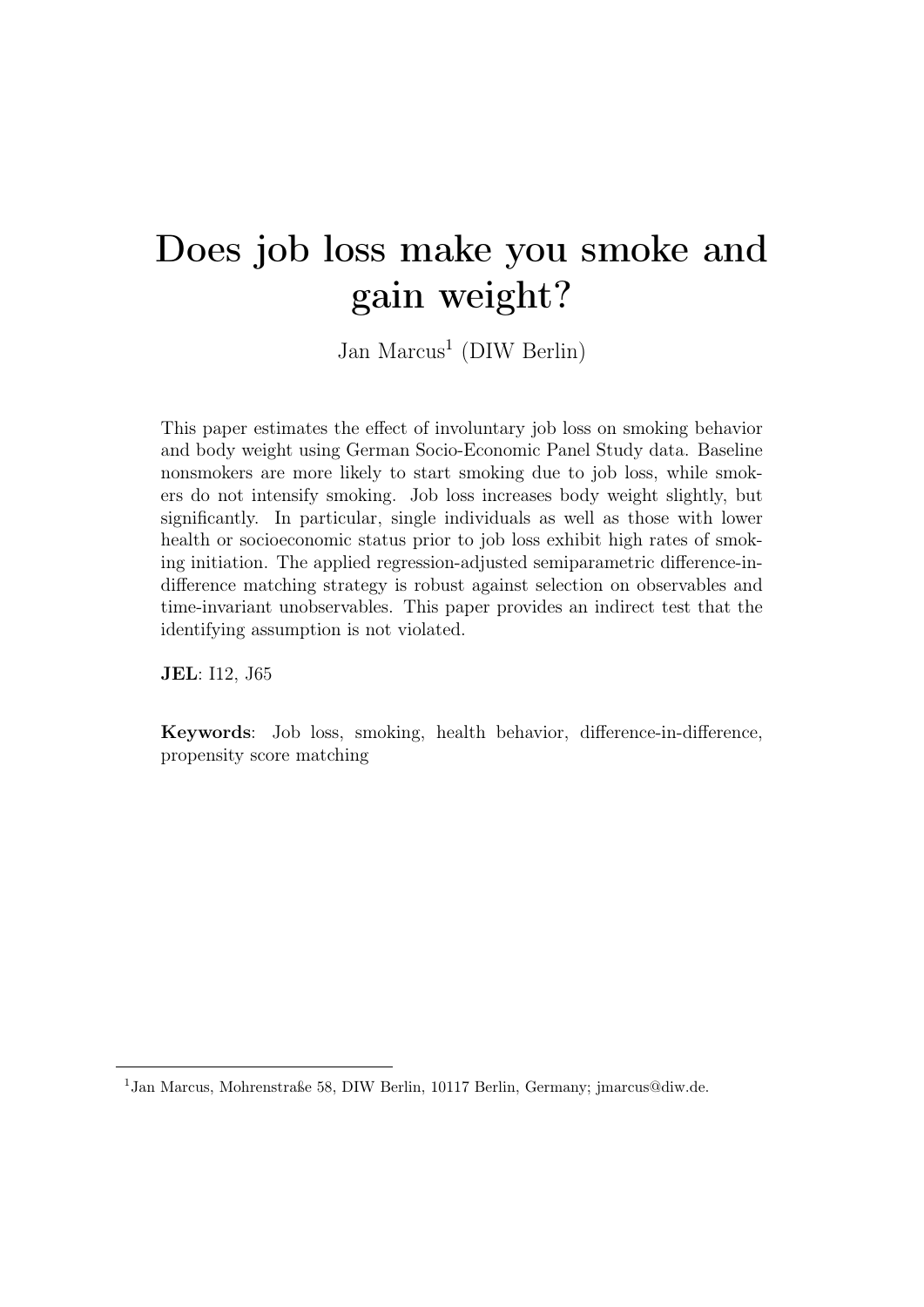## 1 Introduction

The loss of employment has a deep impact on the individual affected. It not only reduces income in both the short and long run [\(Jacobson et al.](#page-31-0) [1993\)](#page-31-0), it also results in a plethora of other negative issues, such as decreased life-satisfaction [\(Kassenboehmer & Haisken-](#page-31-1)[DeNew](#page-31-1) [2009\)](#page-31-1), increased risk of divorce [\(Charles & Stephens](#page-30-0) [2004\)](#page-30-0) and further job losses [\(Stevens](#page-33-0) [1997\)](#page-33-0) as well as negative consequences for the children of those affected [\(Lindo](#page-32-0) [2011\)](#page-32-0). This paper contributes to the literature on the effects of job loss by looking at the impact of involuntary job loss on smoking behavior and body weight. Knowing more about the overall consequences of job loss is crucial - especially in times of financial and economic crises. Furthermore, analyzing the effects of job loss on health behaviors may help us to better understand two recent economic findings: Why job loss increases mortality on the individual level [\(Eliason & Storrie](#page-31-2) [2009;](#page-31-2) [Sullivan & Wachter](#page-33-1) [2009\)](#page-33-1) and why - at an aggregated level - health behaviors improve when the unemployment rate is high [\(Ruhm & Black](#page-33-2) [2002;](#page-33-2) [Ruhm](#page-32-1) [2005\)](#page-32-1).

There is ample evidence that unemployed individuals engage in unhealthy behaviors more often than those in employment (see [Henkel](#page-31-3) [2011;](#page-31-3) [Roelfs et al.](#page-32-2) [2011\)](#page-32-2). However, it is unclear whether this represents the causal effect of unemployment, the reverse causal effect or a spurious correlation. Most studies on the effect of job loss on health behaviors suffer from various shortcomings. The studies focus on correlations, concentrate on case-studies, do not deal with the endogeneity of job loss, or do not draw on longitudinal data (see [Roelfs et al.](#page-32-2) [2011\)](#page-32-2). This paper addresses these shortcomings by reverting to population-representative survey data, by looking at involuntary job loss, and by applying a regression-adjusted semiparametric difference-in-difference matching strategy. This strategy is not only robust against selection on observables (as conventional matching estimators), but also against selection on time-invariant unobservables (e.g., ability, childhood conditions). To interpret the estimated effects as causal effects, the estimation strategy assumes that no unobservable variables exist that simultaneously influence the probability of job loss and changes in health behaviors. This paper provides an indirect test to show that this identifying assumption is not violated in the present case.

Empirical evidence on the effects of job loss on health behaviors is mixed, although most studies find that job loss changes health behaviors for the worse (see [Henkel](#page-31-3) [2011;](#page-31-3) [Roelfs et al.](#page-32-2) [2011\)](#page-32-2). It seems likely that these contradictory findings are at least partially due to methodological weaknesses. Only a few studies rely on longitudinal data and simultaneously do not concentrate on single plants. Among these studies, [Morris et al.](#page-32-3)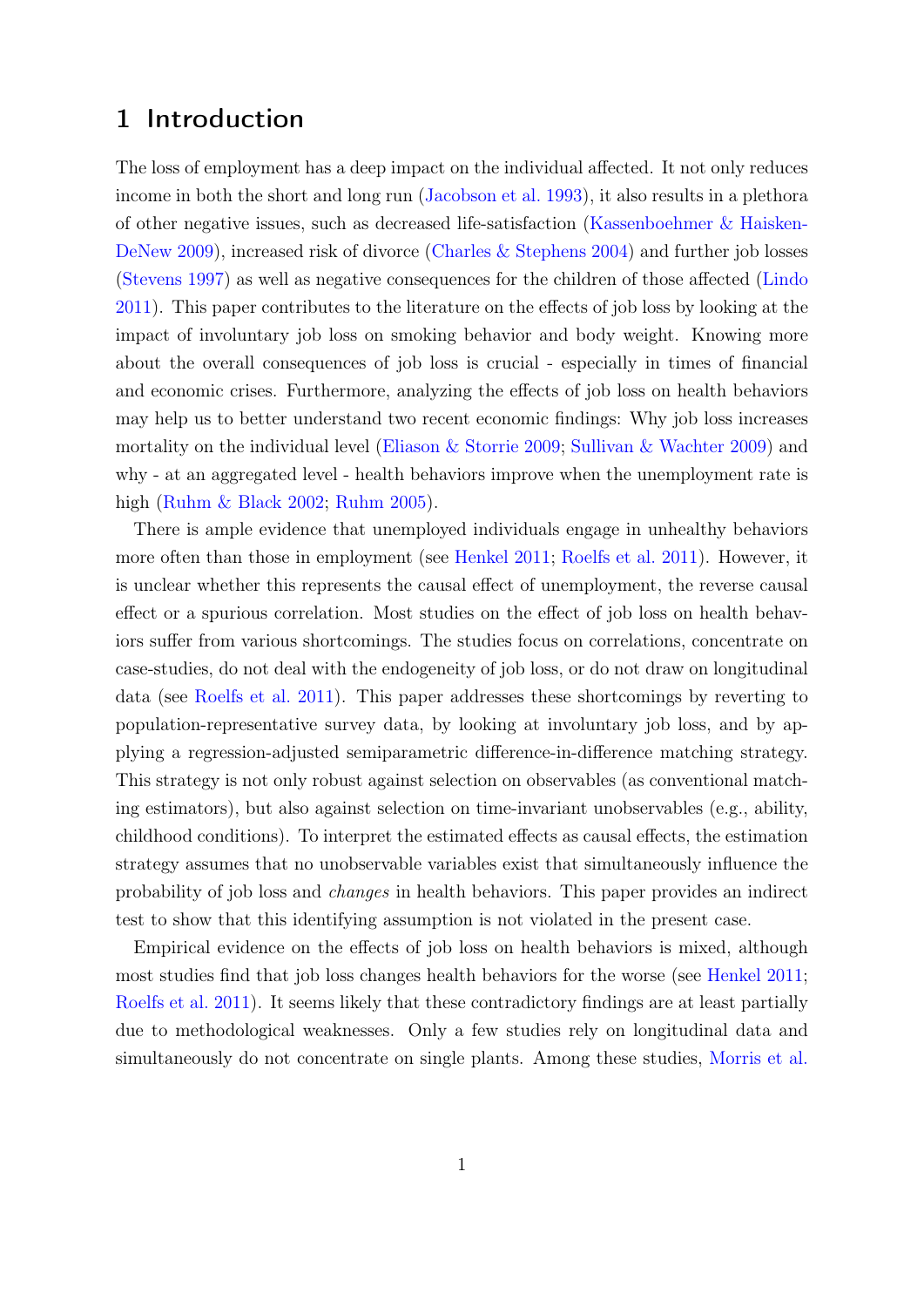[\(1992\)](#page-32-3) find job loss-related increases in body weight but no increases in either smoking or drinking. Another British study [\(Montgomery et al.](#page-32-4) [1998\)](#page-32-4) finds an increased risk of smoking and *low* body weight among male participants with experience of unemployment - even when controlling for health behaviors at age 16.

Two studies using the U.S. Health and Retirement Survey (HRS) provide the most sophisticated strategies for the identification of causal effects, as they rely on longitudinal data and focus on involuntary job loss. [Falba et al.](#page-31-4) [\(2005\)](#page-31-4) show that job loss increases the probability of smoking relapse and increases the daily number of cigarettes smoked by existing smokers. [Deb et al.](#page-31-5) [\(2011\)](#page-31-5) find an increase in drinking and in the probability of being overweight, but only for individuals who already had poor health behaviors prior to job loss. This paper supplements these two studies by applying a different estimation technique, and by looking at the effect of job loss in a different welfare regime. While [Falba et al.](#page-31-4) [\(2005\)](#page-31-4) apply logit/OLS regressions and [Deb et al.](#page-31-5) [\(2011\)](#page-31-5) finite mixture models, this paper resorts to matching, an intuitive approach that does not rely as much on linearity assumptions. Due to the HRS sampling design these two studies can only look at individuals over 50, while the data of the German Socio-Economic Panel Study (SOEP) allows for an analysis of the entire range of working-age individuals. It is interesting to determine whether the patterns found for the U.S. also emerge for a country under a different welfare regime. By focusing on Germany this paper looks at a country with more generous unemployment assistance than the U.S.

Using German survey data (SOEP) for 2002-2010, this paper finds that job loss increases the probability of smoking initiation by 3 percentage points (56 percent) on average. However, there is little evidence that baseline smokers, i.e. individuals who smoked before the job loss, intensify their smoking or are less likely to stop smoking due to job loss. Job loss increases body weight slightly (by around 0.3 kg), but significantly. These findings emerge regardless as to whether only those individuals who lost their jobs due to plant closure are considered, or all individuals experiencing job loss due either to plant closure or dismissal. The results are robust over various matching specifications and different choices of the conditioning variables. Further analyses indicate treatment effect heterogeneity. In particular, single individuals as well as individuals with lower health or socioeconomic status prior to job loss exhibit high rates of smoking initiation. The increase in body weight is significantly larger for women and overweight individuals, but still below one kilogram. In general, the effects on smoking and body weight are smaller than comparable findings for the U.S., which might be attributable to the more generous unemployment assistance in Germany.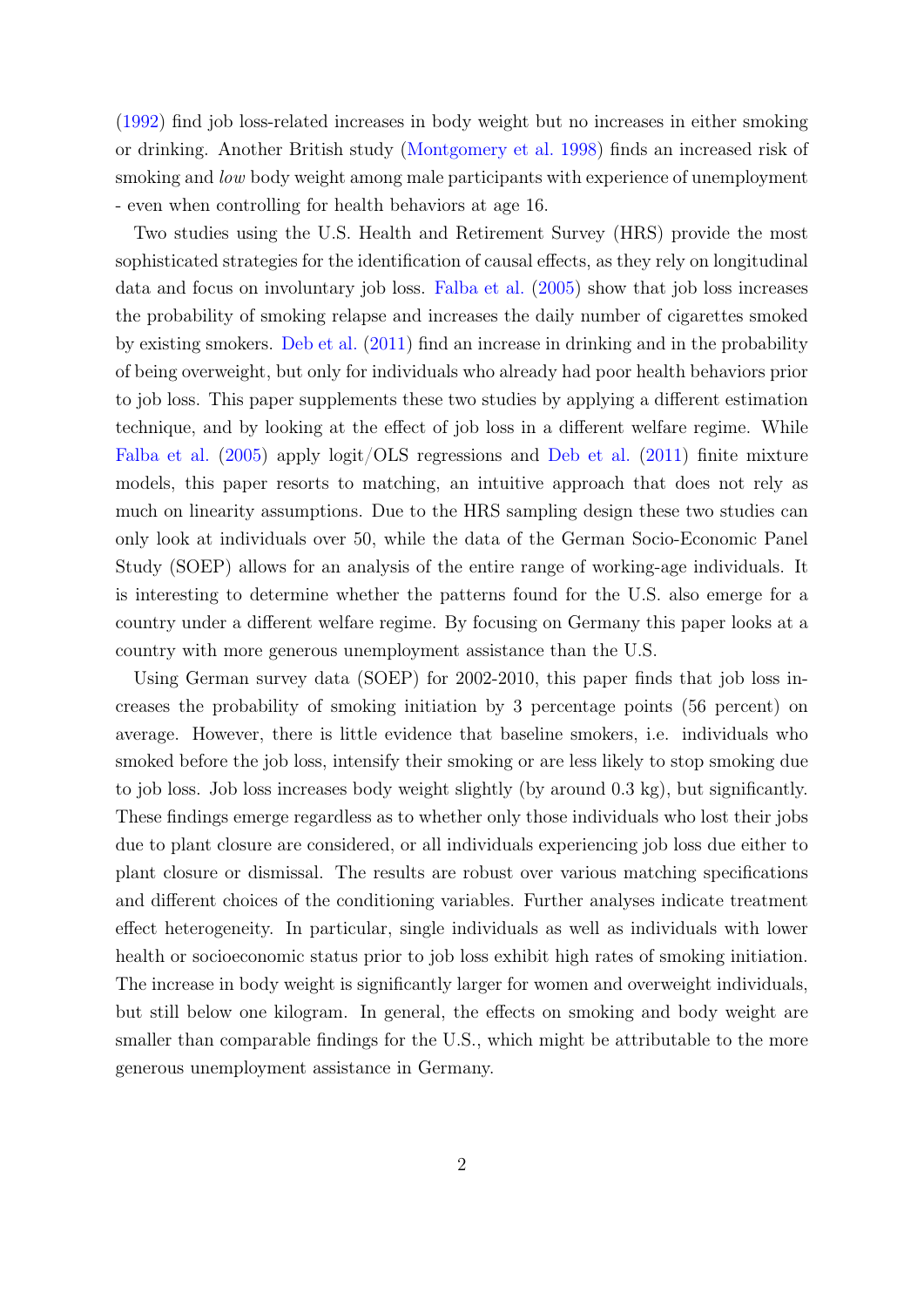The paper proceeds as follows. The next section briefly summarizes related literature. Section [3](#page-5-0) describes in more detail the general idea of the estimation strategy, its implementation and its advantages. Section [4](#page-9-0) introduces the data; section [5](#page-12-0) compares the distribution of relevant variables before and after matching and, hence, assesses the matching quality. Section [6](#page-15-0) presents the results and section [7](#page-19-0) examines the robustness of these results with respect to different model specifications. While the previous sections focus on average effects, section [8](#page-24-0) looks at the heterogeneity of the effects. Section [9](#page-28-0) concludes.

# 2 Related Literature

Initially the economic literature on the impact of job loss focused on lost earnings (see e.g. [Jacobson et al.](#page-31-0) [1993\)](#page-31-0). Research in the field developed and started looking at the implications of job loss beyond mere financial consequences to acquire a more exhaustive picture of job loss. This is of particular importance in times of financial and economic crises, but is also of wider relevance.

Previous research finds that the loss of employment strongly reduces life satisfaction [\(Kassenboehmer & Haisken-DeNew](#page-31-1) [2009\)](#page-31-1), increases the risk of divorce [\(Charles &](#page-30-0) [Stephens](#page-30-0) [2004\)](#page-30-0) and decreases fertility [\(Del Bono et al.](#page-31-6) [2012\)](#page-31-6). Other studies analyze the health consequences of job loss. Unemployed individuals experience higher mortality (see [Roelfs et al.](#page-32-2) [2011\)](#page-32-2) and several studies provide evidence that this is (partially) due to the loss of employment and not merely due to poorer health status or other observable factors prior to job loss [\(Eliason & Storrie](#page-31-2) [2009;](#page-31-2) [Sullivan & Wachter](#page-33-1) [2009\)](#page-33-1).[2](#page-3-0)

At the macro-level, however, increases in the unemployment rate are found to reduce mortality [\(Ruhm](#page-32-5) [2000\)](#page-32-5). While infant health also improves at aggregated levels when unemployment is high [\(Dehejia & Lleras-Muney](#page-31-7) [2004\)](#page-31-7), on the individual level the loss of employment is found to reduce the birth weight of own children [\(Lindo](#page-32-0) [2011\)](#page-32-0). Furthermore, physical inactivity and body weight as well as tobacco and alcohol consumption decrease during economic downturns [\(Ruhm & Black](#page-33-2) [2002;](#page-33-2) [Ruhm](#page-32-1) [2005\)](#page-32-1). However, it is not clear whether the improvement in health behavior is driven by the unemployed or by those individuals who are still in employment but working less.

<span id="page-3-0"></span><sup>2</sup>However, there are other studies with sophisticated identification strategies that do not find significant adverse health effects of job loss [\(Browning et al.](#page-30-1) [2006;](#page-30-1) [Böckerman & Ilmakunnas](#page-30-2) [2009;](#page-30-2) [Salm](#page-33-3) [2009;](#page-33-3) [Schmitz](#page-33-4) [2011\)](#page-33-4). These studies look at morbidity and health status indicators rather than at mortality. [Kuhn et al.](#page-32-6) [\(2009\)](#page-32-6) find increases in public health costs, resulting from job loss, predominantly for the treatment of mental health problems.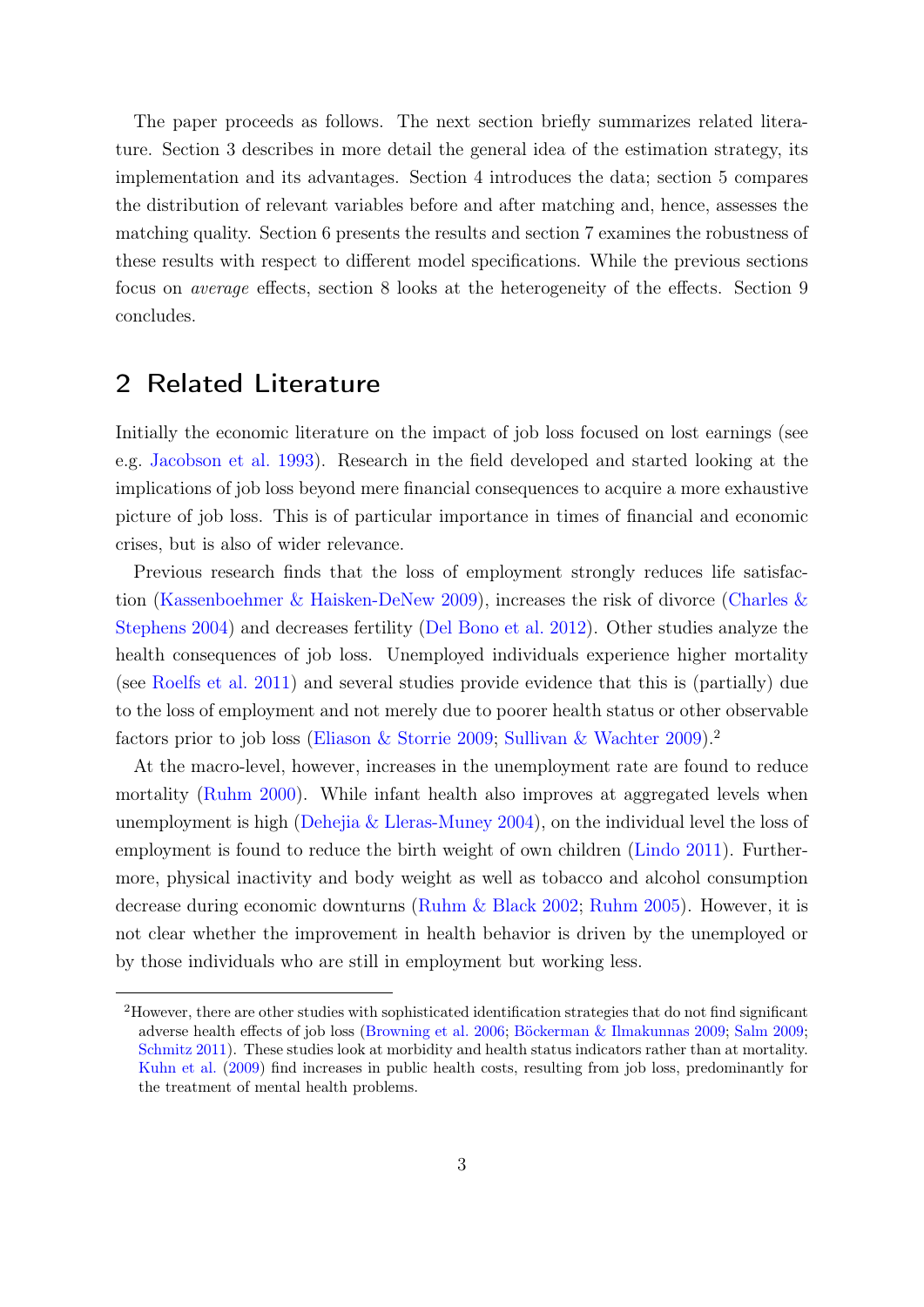The literature discusses several arguments as to why job loss might affect smoking and body weight. From a theoretical point of view it is not clear whether job loss improves or worsens health behaviors.[3](#page-4-0) One of the most relevant mechanisms might be stress. Medical studies find that stress increases both eating [\(Adam & Epel](#page-30-3) [2007\)](#page-30-3) and smoking [\(Kassel et al.](#page-31-8) [2003\)](#page-31-8). Hence, to cope with the stress associated with job loss, individuals might increase calorie and nicotine intake as a form of self-medication. Job loss-related stress might result from the fear of not finding a new job, reduced income and the loss of the non-financial benefits of work, such as respect of others, adhering to social norms and, therefore, identity [\(Akerlof & Kranton](#page-30-4) [2000\)](#page-30-4).

Job loss might also affect health behaviors through an income effect. The loss in income might reduce the number of cigarettes smoked. The income effect on body weight is ambiguous (consumption of less food vs. cheaper, less healthy food). However, unemployment benefits are comparably generous in Germany. Recipients get 60% of their previous income (or 67 % if they have a child) for up to 24 months, depending on the duration of their own contributions to unemployment insurance. Moreover, the unemployed can receive tax-financed unemployment assistance, if unemployment insurance payments are below a certain threshold or if the payment period expires (see [Caliendo](#page-30-5) [et al.](#page-30-5) [2009\)](#page-30-5). Other arguments as to why job loss might affect smoking and body weight include increased leisure time (with ambiguous effects on health behaviors) and a shift in the individual's time preference towards the present [\(Schunck & Rogge](#page-33-5) [2010\)](#page-33-5).

Research on the impact of job loss on health behaviors contributes to the literature in several ways. Firstly, it investigates one of the potential mechanisms as to why job loss increases mortality. Job loss might have negative health consequences if health behaviors deteriorate. Secondly, analyzing the effect of job loss on smoking and body weight deepens our understanding of why aggregated health behaviors improve during economic downturns. Thirdly, the effect of job loss on health behavior is also relevant from a public health perspective. Smoking and excess body weight are first and third among the major causes of preventable deaths in industrialized countries according to the [World Health Organization](#page-33-6) [\(2009\)](#page-33-6).[4](#page-4-1) Policies aimed at reducing the prevalence of smoking and being overweight may be more effective if they consider the vulnerability of specific groups, such as individuals who have lost their employment.

<span id="page-4-0"></span><sup>&</sup>lt;sup>3</sup>In a strict sense, body weight is a state rather than a behavior. Yet, for the purpose of this study, body weight is considered to be a health behavior as it actually combines two health behaviors, eating (calories in) and exercising (calories out).

<span id="page-4-1"></span><sup>4</sup>Comparable studies produce similar results regarding the dangers of smoking and excess weight (see [Cawley & Ruhm](#page-30-6) [2011\)](#page-30-6).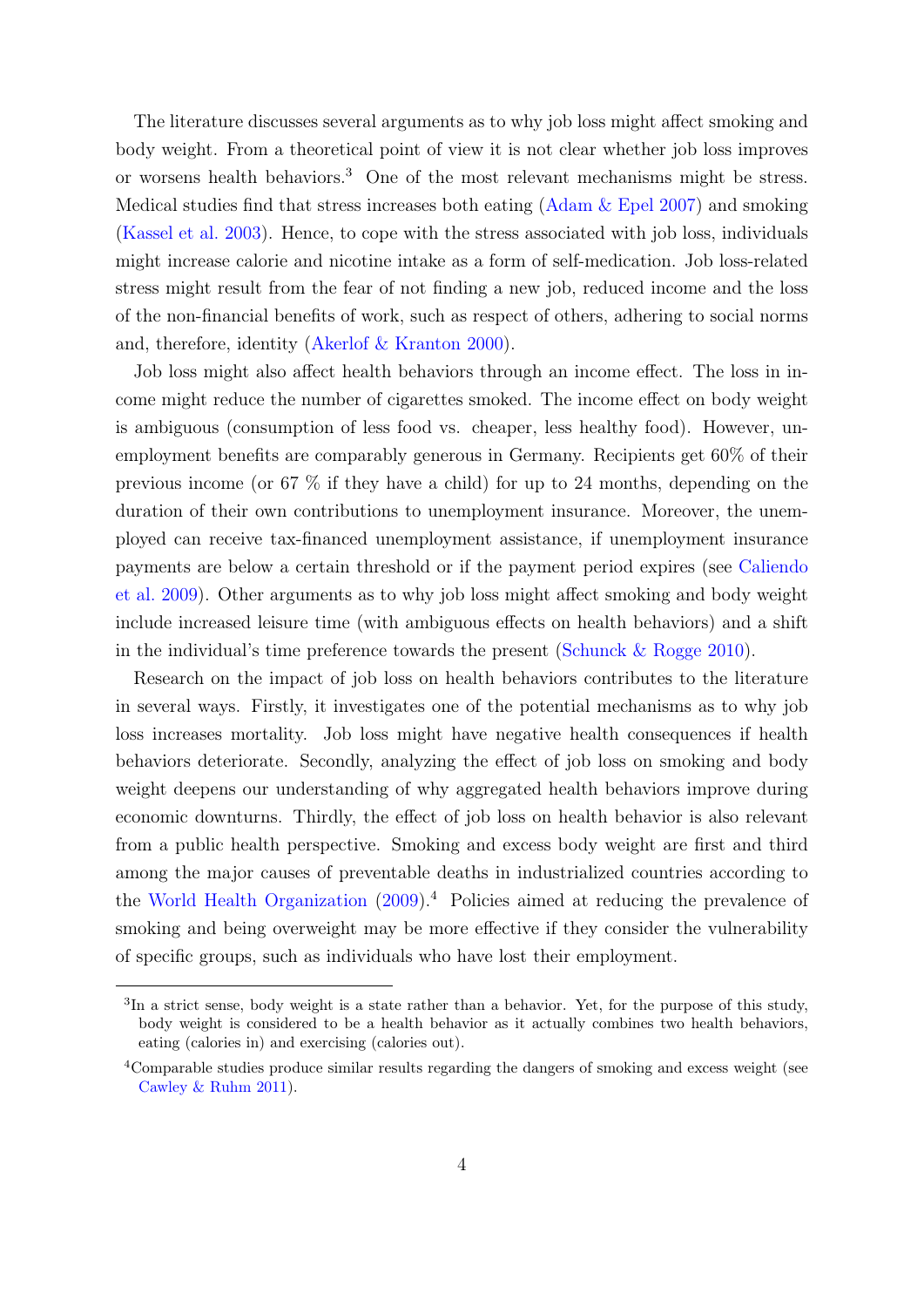# <span id="page-5-0"></span>3 Empirical Strategy

To investigate the causal effect of job loss on body weight, smoking status and the daily number of cigarettes smoked, this paper applies a regression-adjusted differencein-difference (DiD) matching strategy, similar to the one proposed by [Heckman et al.](#page-31-9) [\(1997\)](#page-31-9). The general idea of this estimator is to compare individuals who have lost their jobs with (nearly identical) individuals who have not lost their jobs and to see how the health behaviors of these two groups changed. This study focuses on the average treatment effect on the treated (ATT), i.e. change in health behaviors brought about by the job loss of those who actually lost their employment. The identifying assumption for this ATT is that no unobserved variables exist that determine job loss and simultaneously influence a change in health behaviors, i.e. in the absence of treatment (job loss) the health behaviors of treated (individuals experiencing job loss) and matched controls (similar individuals not experiencing job loss in the period) follows the same trend. In formal notation the identifying assumption is given as:

$$
E_{P|D=1}E[Y_0^a - Y_0^b | P, D=1] = E_{P|D=1}E[Y_0^a - Y_0^b | P, D=0],
$$
\n(1)

where  $\Delta Y_0 = Y_0^a - Y_0^b$  refers to the change in health behaviors from before (b) to after (a) the treatment in the absence of treatment and D denotes the treatment group indicator. P, the propensity score, is the conditional probability of job loss, i.e.  $P = P(D = 1|S^b)$ , where  $S<sup>b</sup>$  is a set of conditioning variables obtained in the pre-treatment period.

In general, DiD matching estimators of the ATT can be written as [\(Heckman et al.](#page-31-9) [1997;](#page-31-9) [Smith & Todd](#page-33-7) [2005\)](#page-33-7):

<span id="page-5-2"></span>
$$
\widehat{ATT} = \frac{1}{n_1} \sum_{i \in I_1} \left[ \Delta Y_{1i} - \sum_{j \in I_0} \omega(i, j) \cdot \Delta Y_{0j} \right],\tag{2}
$$

where  $n_1$  is the number of cases in the treatment group  $I_1$ .  $I_0$  indicates the control group observations and  $\omega(i, j)$  is a matching procedure specific weight. For instance, for k nearest neighbor matching the weights  $\omega(i, j)$  take on the value  $1/k$  for the k nearest control neighbors of each treated i and 0 for all other non-treated. The ATT can be also expressed in matrix notation as:

<span id="page-5-1"></span>
$$
\widehat{\beta} = (\mathbf{X}^{\prime} \mathbf{W} \mathbf{X})^{-1} \mathbf{X}^{\prime} \Delta y,\tag{3}
$$

where  $\Delta y$  is the vector of health behavior changes and W a diagonal matrix with 1 in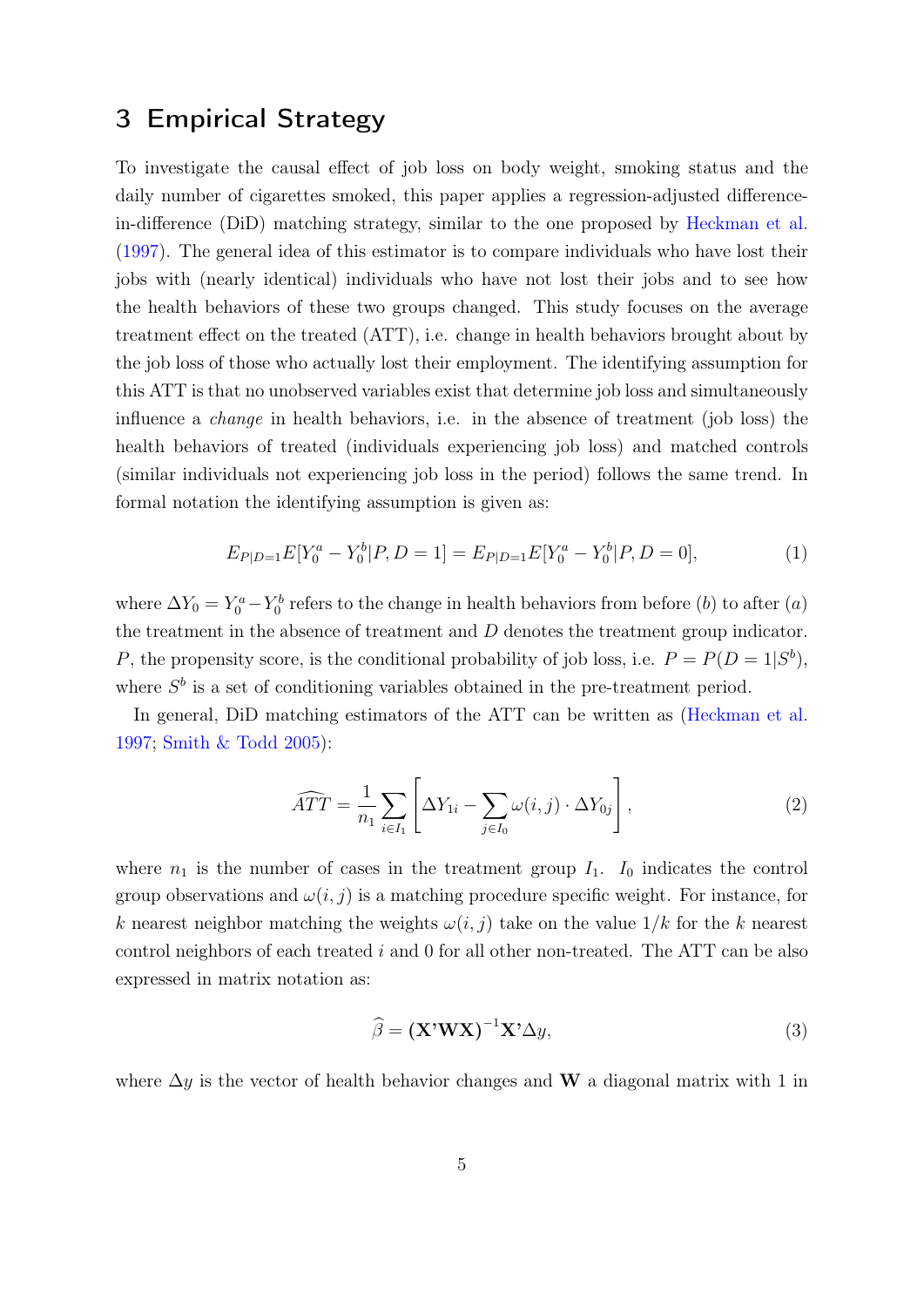the z-by-zth place for individuals of the treatment group and  $\omega(j) = \sum_{i \in I_1} \omega(i, j)$  in the  $z$ -by-zth place for control group members. In the case of matching without regression adjustment,  $X$  is a *n*-by-2 matrix, in which the first column consists of a vector of 1s and the second column of the values of D for each individual. With regression adjustment X contains an additional column for each adjustment variable.<sup>[5](#page-6-0)</sup>

I apply a three-step procedure to estimate the ATT. First, I estimate the propensity score, then I compute the weighting matrix of equation [\(3\)](#page-5-1) and finally I perform a weighted regression to compute the ATT. In the first step, I estimate the propensity score by Probit regressions on the pooled sample. I do not revert to the propensity score directly but instead use the linear index of the propensity score, which is particularly effective at improving the balance between treated and controls [\(Rosenbaum &](#page-32-7) [Rubin](#page-32-7) [1985a\)](#page-32-7). In order to prevent the comparison of treated and untreated that are not comparable, I restrict the analysis to the region of common support. The analysis excludes treated observations whose linear propensity score exceeds the maximum of the linear propensity score in the control group or falls below its minimum. For kernel matching, the Epanechnikov kernel works as an additional common support condition since it matches only control observations within a specific interval around each treated observation.

In the second step, I compute the weights within cells defined by baseline smoking status (yes/no) and survey year according to the distance in the linear propensity score.<sup>[6](#page-6-1)</sup> This is equivalent to exact matching on survey year and smoking status. As equations [\(2\)](#page-5-2) and [\(3\)](#page-5-1) show matching procedures basically differ with respect to the weights.[7](#page-6-2) Asymptotically, all matching procedures should produce the same results because they reduce to exact matching in infinite samples [\(Caliendo & Kopeinig](#page-30-7) [2008\)](#page-30-7). For finite

<span id="page-6-0"></span><sup>5</sup>[Morgan & Harding](#page-32-8) [\(2006\)](#page-32-8) use a similar notation for introducing propensity score weighting (PSW). PSW differs notationally only with respect to the construction of  $W$ . For each control group member j the diagonal element of W equals  $\omega(j) = \widehat{P}_j(1 - \widehat{P}_j)$ . Hence,  $\omega(j)$  is purely a function of the estimated propensity score,  $\widehat{P}_j$ , and not of the distance to any treatment observation. PSW asymptotically yields the same estimate as the mean difference between treated and matched controls. The matching estimator presented here, however, yields (in the absence of regression adjustment) numerically identical ATT estimates as the mean difference between treated and matched controls because this weighting method is basically a rewriting exercise. PSW is sensitive to misspecification of the propensity score equation because the propensity score enters the weighting function directly [\(Caliendo & Kopeinig](#page-30-7) [2008;](#page-30-7) [Stuart](#page-33-8) [2010\)](#page-33-8). The present estimator does not suffer from this shortcoming as it is just a rewriting of matching estimators and the propensity score does not enter the weighting directly.

<span id="page-6-1"></span><sup>&</sup>lt;sup>6</sup>I use the program "psmatch2" [\(Leuven & Sianesi](#page-32-9) [2003\)](#page-32-9) in Stata 11 to compute  $\omega(j)$ .

<span id="page-6-2"></span><sup>7</sup>See [Smith & Todd](#page-33-7) [\(2005\)](#page-33-7), [Caliendo & Kopeinig](#page-30-7) [\(2008\)](#page-30-7) and [Stuart](#page-33-8) [\(2010\)](#page-33-8) for excellent descriptions of the various matching procedures.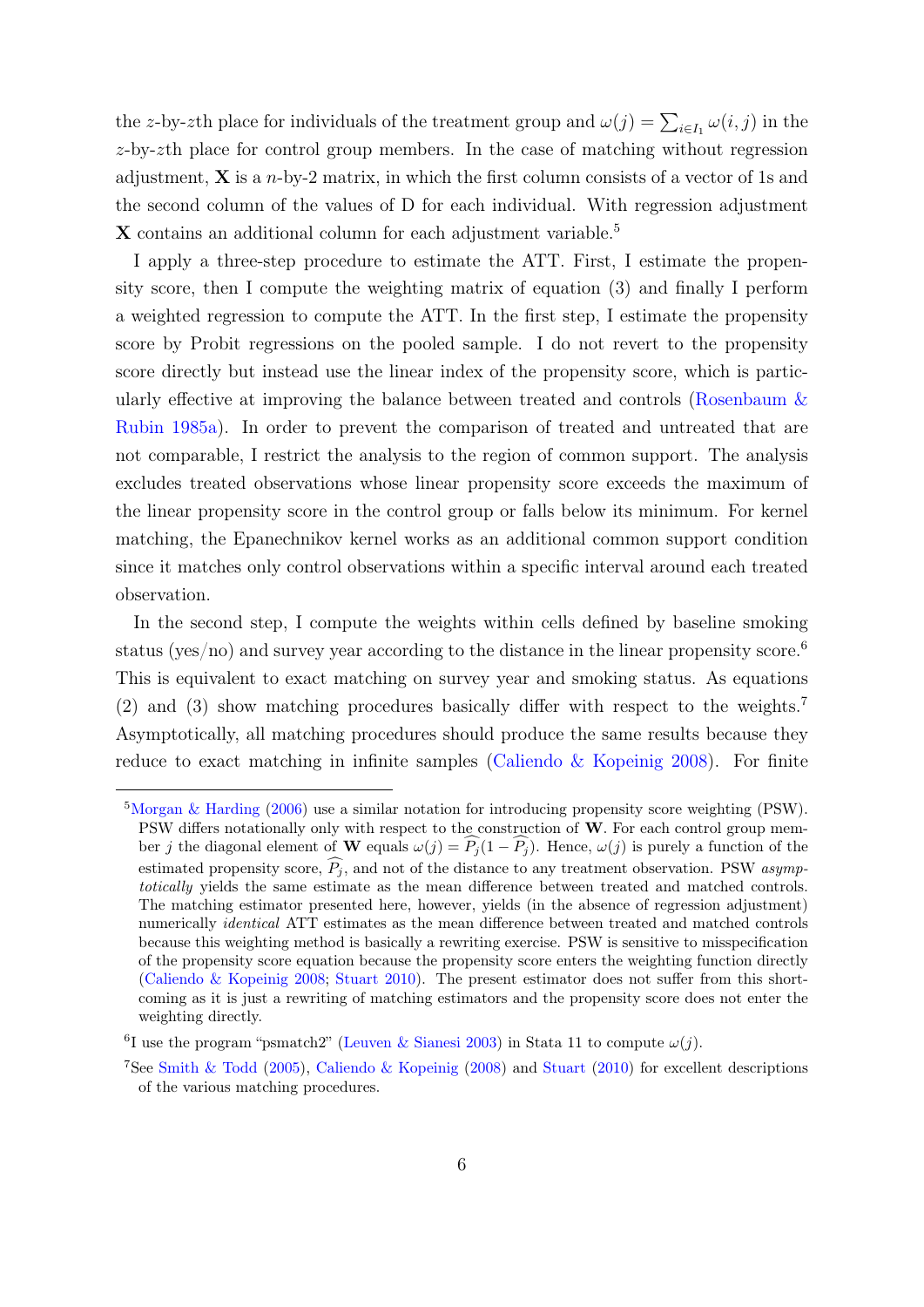control groups, there is no one best matching procedure for all situations [\(Caliendo &](#page-30-7) [Kopeinig](#page-30-7) [2008\)](#page-30-7). Yet, [Heckman et al.](#page-31-9) [\(1997\)](#page-31-9) and [Smith & Todd](#page-33-7) [\(2005\)](#page-33-7) argue for the use of kernel matching, which is the method primarily used in this study. To test the sensitivity of the results with respect to different matching procedures, I also apply 5 to-1 nearest neighbor caliper matching as a robustness check. For kernel matching the weights take on the form

$$
\omega(i,j) = \frac{K\left[\frac{P_j - P_i}{b_n}\right]}{\sum_j K\left[\frac{P_j - P_i}{b_n}\right]},\tag{4}
$$

where P is the linear index of the propensity score,  $K[\cdot]$  is a specific kernel function and  $b_n$  is a bandwidth parameter. There is a general agreement that the choice of the kernel is less crucial than the choice of the bandwidth. I use the Epanechnikov kernel due to its slight superiority in terms of efficiency. The chosen bandwidth is 0.06 as applied by [Heckman et al.](#page-31-9) [\(1997\)](#page-31-9). Although [Smith & Todd](#page-33-7) [\(2005\)](#page-33-7) find their results to be robust against different bandwidth choices, in the section on robustness checks I apply a different bandwidth. The third step is the regression step, where I compute the ATT according to equation [\(3\)](#page-5-1). I include all conditioning variables  $S$  from the propensity score equation in X. While the calculation of the weights is performed within cells, the ATT is computed for the pooled sample.

The applied regression-adjusted difference-in-difference matching estimator improves conventional matching estimators in several ways. First, the DiD matching estimator eliminates the time-invariant outcome difference between individuals in the treatment and control group. The pure cross-sectional matching estimator assumes that all relevant variables that determine job loss and influence the level of health behaviors are included in the data set - and incorporated into the model. This is a much stronger assumption. Second, the regression-adjusted matching estimator remains consistent if either the propensity score equation or the regression equation is correctly specified. Therefore, the researcher has two opportunities to deal correctly with the selection bias and, hence, the model can be regarded as doubly robust [\(Bang & Robins](#page-30-8) [2005\)](#page-30-8). The inclusion of all variables from the propensity score estimation reduces the effect of prevailing covariate imbalances after matching and, thus, decreases the small sample and asymptotic bias of the matching estimator [\(Abadie & Imbens](#page-30-9) [2006\)](#page-30-9). Furthermore, including relevant variables in the regression step decreases unexplained variance in the outcome and, hence, the standard errors of the treatment effect estimates. This is similar to including control variables in randomized experiments. Third, I combine propensity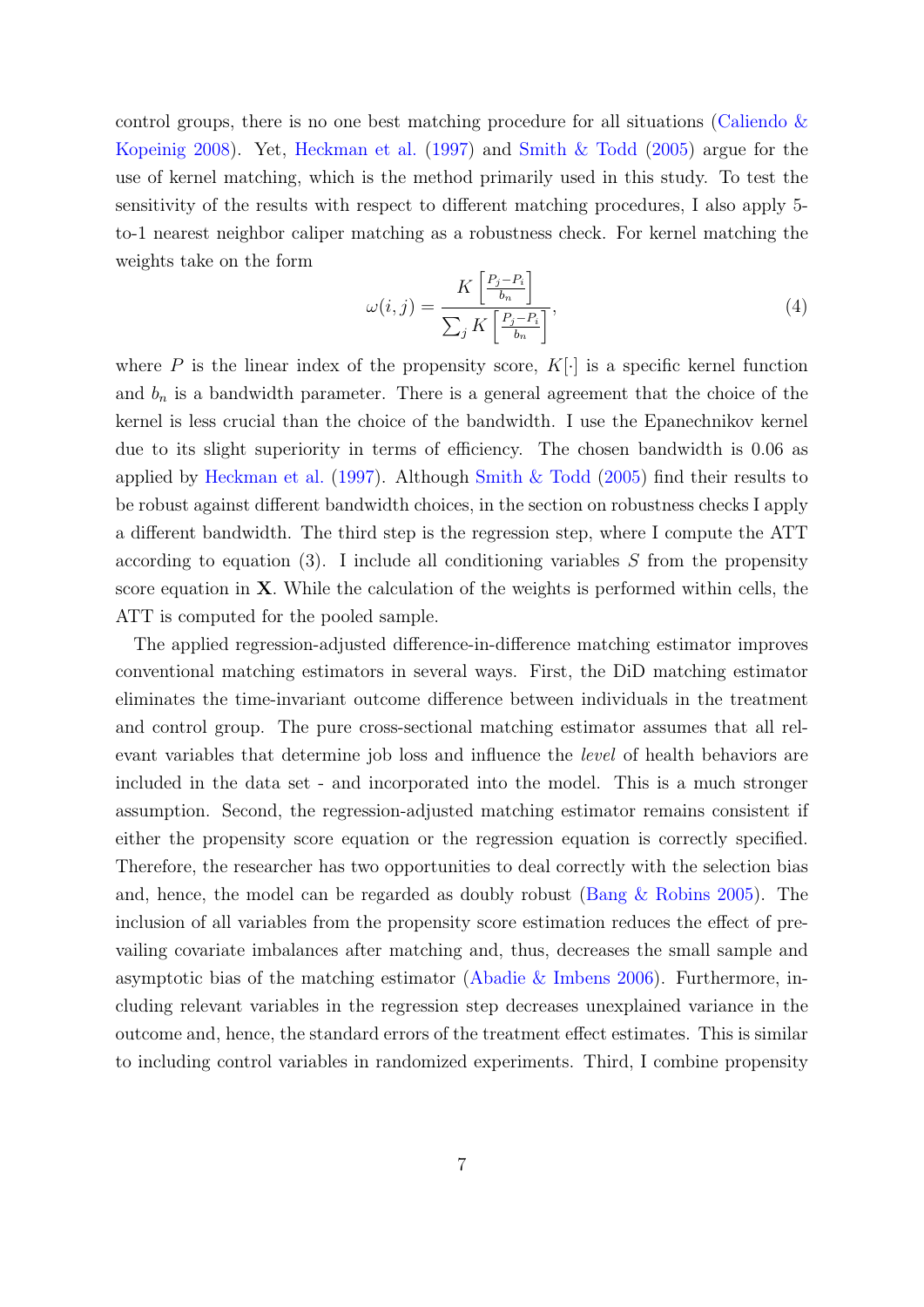score matching with exact matching on survey year and baseline smoking status, which I regard as crucial variables for the purpose of this study. Smoking initiation and smoking cessation are different decisions and the distinction between these two decisions is useful [\(DeCicca et al.](#page-31-10) [2008\)](#page-31-10). Therefore, I display smoking results separately for smokers and nonsmokers and match exactly on the smoking status to compare only like and like. Performing inexact matching on survey year would imply comparing individuals from different time periods. Fourth, the matching and analysis steps are clearly separated. Therefore, the quality of the matching procedure is evaluated prior to the computation of the ATT. In this sense matching per se is not a data analysis tool but rather a preprocessing step [\(Ho et al.](#page-31-11) [2006\)](#page-31-11).

To highlight some benefits of the applied matching procedure, the presentation of the results in table [3](#page-17-0) starts with a simple specification without pre-treatment health behavior information and without exact matching. The other specifications gradually incorporate the more sophisticated procedures.

There is a debate in the literature as to how to estimate the variance of propensity score-based matching estimators (see [Caliendo & Kopeinig](#page-30-7) [2008;](#page-30-7) [Stuart](#page-33-8) [2010\)](#page-33-8). The crux is that the variance estimation should take into account uncertainty in the propensity score estimation. Although there is evidence that standard errors are *over* estimated if the estimated propensity score is used instead of the true propensity score (see [Stuart](#page-33-8) [2010\)](#page-33-8). Hence, if the uncertainty in the propensity score model is not considered, erring might be on the conservative side. Usually bootstrapping constitutes a popular way of estimating standard errors when they are difficult to compute analytically or when the theoretical distribution of the relevant statistic is unknown. However, there is no formal justification for the application of the bootstrap in the case of matching and [Abadie &](#page-30-10) [Imbens](#page-30-10) [\(2008\)](#page-30-10) show that bootstrapping fails in the case of nearest neighbor matching. Therefore, this study does not rely primarily on bootstrapped standard errors.<sup>[8](#page-8-0)</sup> Instead I use robust standard errors from the weighted regressions. Robustness tests in section [7](#page-19-0) show that the applied standard errors are slightly more conservative than comparable bootstrapped standard errors and standard errors computed according to the formula suggested by [Lechner](#page-32-10)  $(1999)$ .<sup>[9](#page-8-1)</sup>

$$
\sigma_{ATT}^2 = \frac{1}{N_1} \cdot Var(Y_1|D=1, M=1) + \frac{\sum_{j \in I_0} \omega_j^2}{N_1^2} \cdot Var(Y_0|D=0, M=1),
$$

<span id="page-8-0"></span><sup>8</sup>Although some argue that bootstrapping might be valid in the case of kernel matching, which does not rely on a fixed number of matches and is thus smoother [\(Todd](#page-33-9) [2008\)](#page-33-9).

<span id="page-8-1"></span><sup>9</sup>[Lechner](#page-32-10) [\(1999\)](#page-32-10) approximates the variance of the ATT by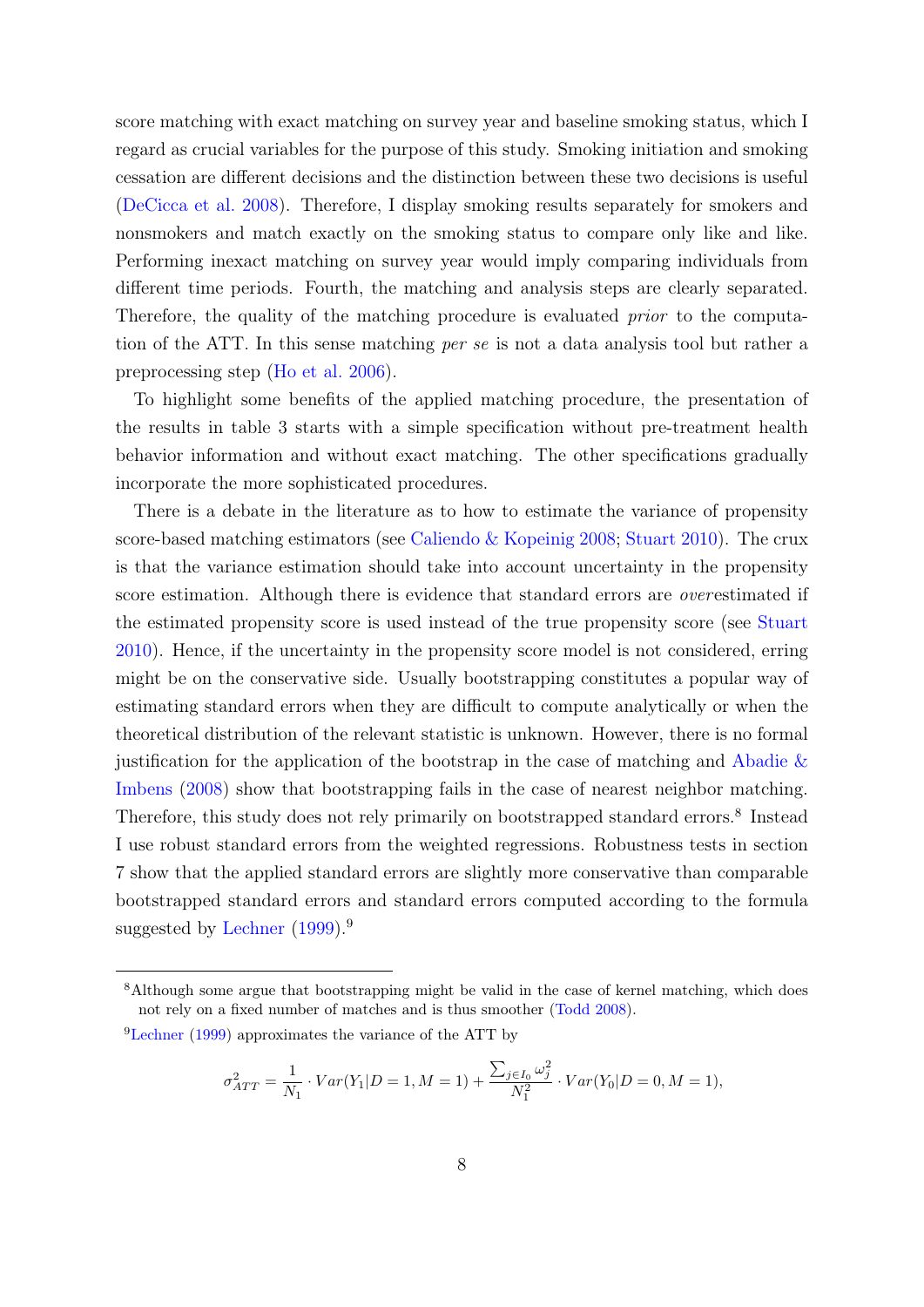## <span id="page-9-0"></span>4 Data and Variables

This study uses data from the 2002-2010 waves of the German Socio-Economic Panel Study (SOEP), which is one of the largest and longest running survey panels in the world. Annually it conducts interviews with more than 20,000 individuals in over 10,000 households in Germany [\(Wagner et al.](#page-33-10) [2007\)](#page-33-10). The SOEP provides a wide range of information at the individual and the household level, e.g. about working and living conditions. In even number years, starting in 2002, the SOEP includes a detailed health module, which I use to construct the outcome measures.

#### 4.1 Outcome Variables

This study analyzes two different types of health behavior, smoking and body weight. I use information about smoking behavior and body weight from the 2002, 2004, 2006, 2008 and 2010 waves. The SOEP does not elicit this information in the odd numbered years. I look at two different smoking measures: the daily number of cigarettes smoked and a dummy variable indicating whether or not an individual currently smokes. For the current smoking status, I distinguish between smoking initiation (the decision of nonsmokers to start smoking), smoking continuation (the decision of smokers to remain smokers) and smoking participation (the smoking decisions of smokers and nonsmokers combined) following [DeCicca et al.](#page-31-10) [\(2008\)](#page-31-10). I exclude observations of those who solely smoke pipes or cigars.

Body weight is reported in kilograms. Since I analyze effects on changes in body weight, these effects directly translate into changes in the body mass index, BMI (assuming a constant height). However, effects are easier to interpret in terms of changes in kilograms than in terms of changes in BMI, which is defined as the individual's body weight divided by the square of the individual's height and measured in  $\text{kg/m}^2$ . The study does not consider overweight status (BMI  $> 25$ ) or obesity (BMI  $> 30$ ) directly because few individuals in the sample change between these (arbitrary) weight categories. A gain in body weight is not necessarily bad for health, especially for underweight people. Yet, more than half of the treated individuals are overweight and more than 15 % of them are obese. Section [8](#page-24-0) looks at whether there are differences in job loss induced body weight changes between overweight and normal weight individuals.

where  $N_1$  denotes the number of matched  $(M = 1)$  treated  $(D = 1)$ ,  $I_0$  the control group and  $\omega(j)$ the total weight of control j, i.e.  $\omega(j) = \sum_{i \in I_1} \omega(i, j)$ . This variance estimation takes into account that control observations might be used multiple times as matches and was found to produce similar results to the bootstrap approach [\(Lechner](#page-32-11) [2002\)](#page-32-11).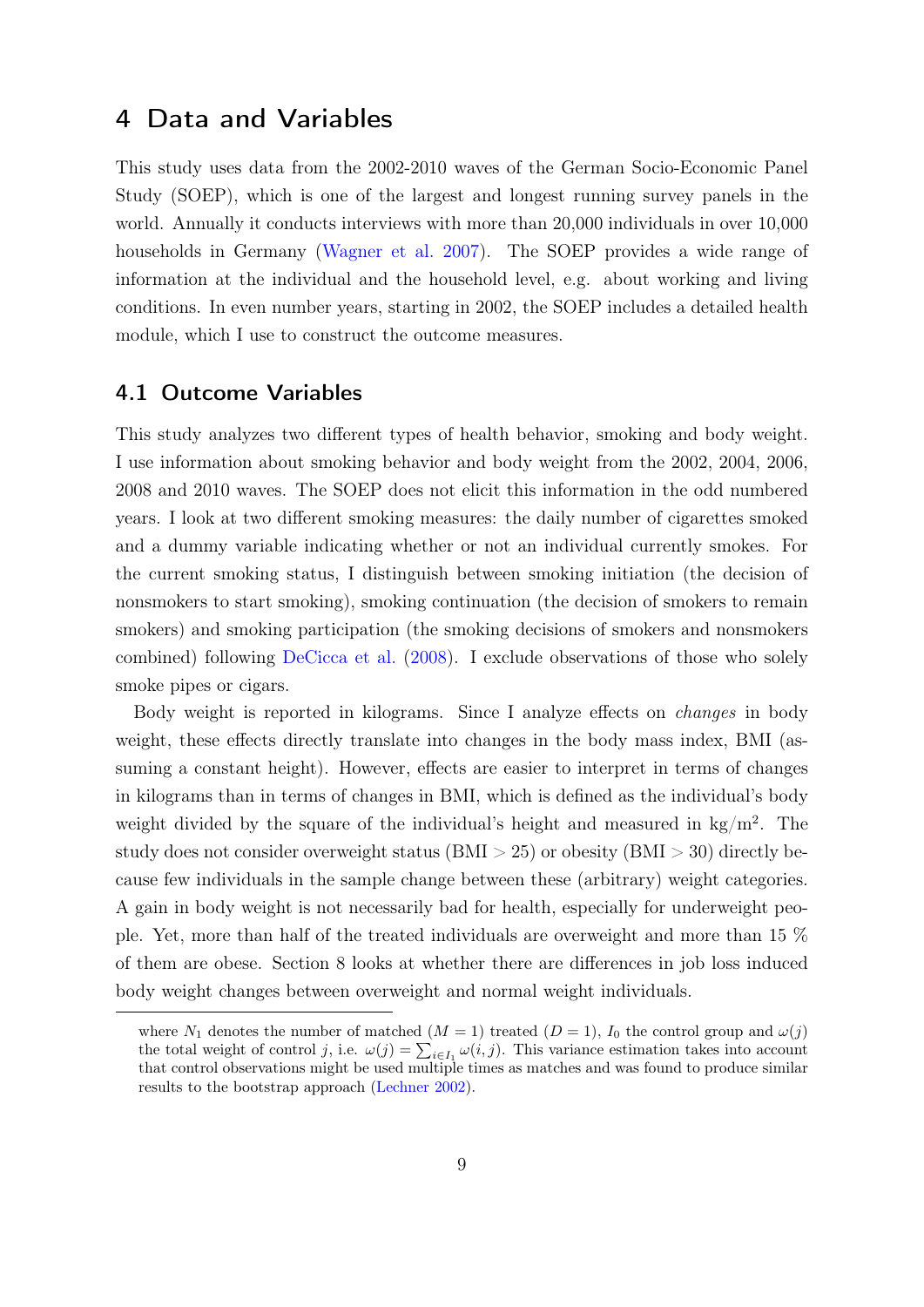#### 4.2 Treatment and Control Group

Treatment and control group consist of individuals between 18 and 62, who were neither self-employed nor civil servants and who were working either full or part-time during the pre-treatment period (denoted by  $t-1$ ). I only include individuals with non-missing smoking and body weight information before and after treatment. This drops the sample size by about 2 %. The treatment group comprises individuals who lost their job due to plant closure or dismissal between two survey rounds with information about the individuals' health behaviors, i.e. between  $t-1$  and  $t+1$ . For the control group, I only select those individuals without job change between  $t - 1$  and  $t + 1$ . Note that the SOEP includes the information on health behaviors only every two years. Hence, between  $t-1$  and  $t+1$  a survey round without questions on health behaviors takes place (at time  $t$ ). Since the question about job loss in the SOEP incorporates all job losses occurring during the survey year and the previous year, the information about job loss is derived from either the interview in t or  $t + 1$ . All other data originate from  $t - 1$ , the last wave with information about the individuals' health behaviors before the treatment. On average, this last interview took place eleven months before the job loss. The time between job loss and the following interview is, on average, thirteen months.

The study only looks at involuntary job loss and, therefore, does not include individuals who voluntarily terminated their employment (including, for example, resignation or mutual agreement), because selection issues might arise. Further, it is not clear from a theoretical point of view, why this should lead to a change in health behaviors. It might be argued that individuals are dismissed because of a change in smoking behavior or body weight. Dismissals due to a high level of smoking or weight should not distort the results since the levels are taken into account in the matching procedure. To show that there is no reverse causality, I also perform analyses in which the treatment group only consists of individuals who lost their jobs due to plant closure, for which exogeneity is stricter. In the whole observation period there are 1,768 incidences of involuntary job loss. Since only 520 occurred due to plant closure, I do not solely rely on these cases. The potential control group consists of more than 22,500 observations.

#### 4.3 Conditioning Variables

The identification strategy builds on the assumption that the model includes all variables that simultaneously influence the probability of job loss and changes in health behaviors. Therefore, the choice of the conditioning variables  $S$  is crucial. I reviewed variables used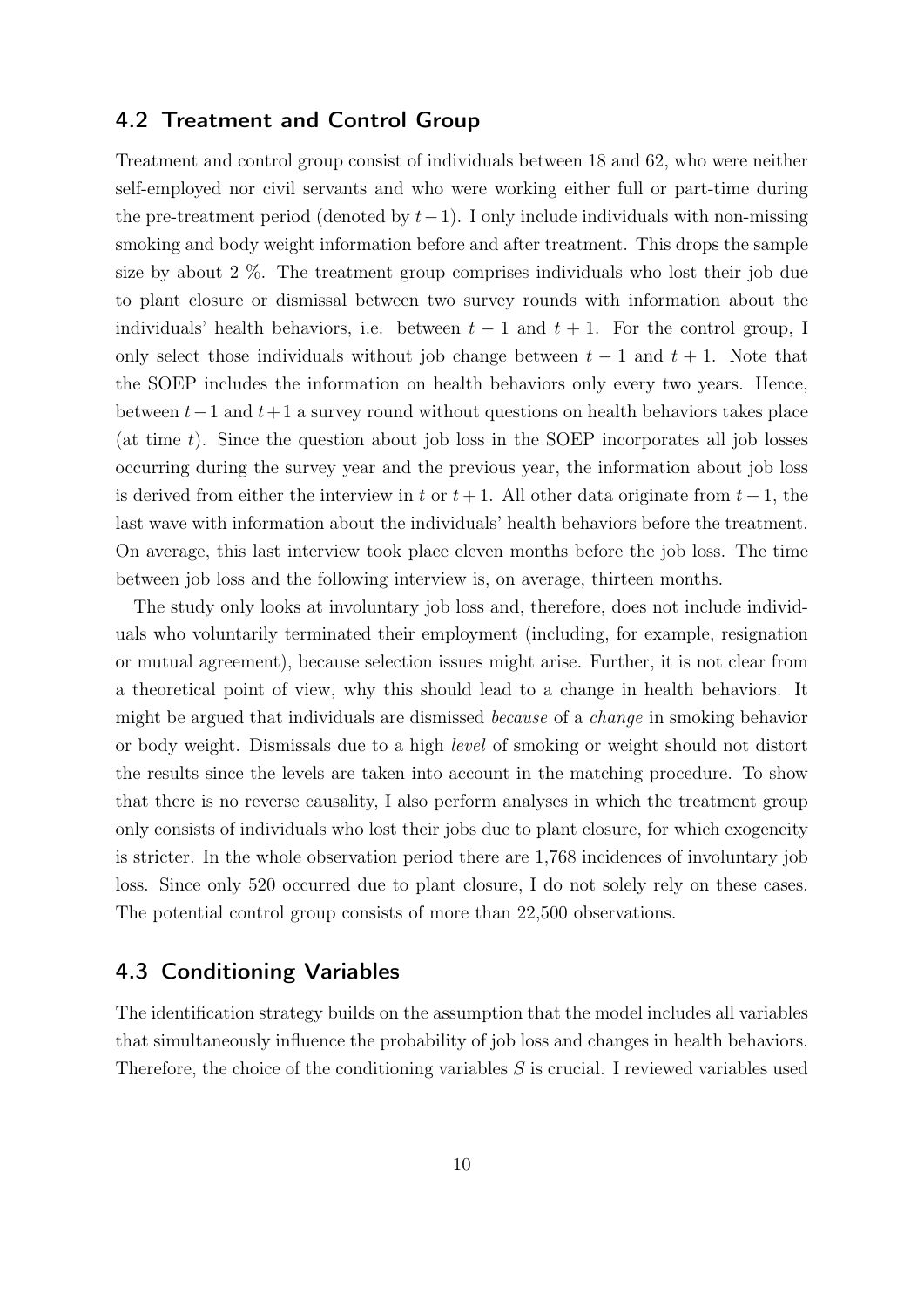<span id="page-11-2"></span>

| Demographic                           |                                                                           |
|---------------------------------------|---------------------------------------------------------------------------|
| Female                                | $0 = male$ , 1=female                                                     |
| Age                                   | in years; third order polynomial                                          |
| Migrant                               | 1=individual or parents moved to Germany, 0 else                          |
| Non-German                            | $0 = German$ , 1=foreign citizenship                                      |
| Home owner                            | $0$ =tenant, 1=home owner                                                 |
| Spouse                                | 1=married or unmarried spouse in the household, 0 else                    |
| Children                              | 1=children under $18$ in household, 0 else                                |
| Survey year                           | 4 categories (2002, 2004, 2006, 2008)                                     |
| Labor market                          |                                                                           |
| Labor earnings                        | logarithm of annual earnings in Euro                                      |
| Never unemployed                      | $0 =$ ever unemployed, $1 =$ never unemployed                             |
| Years unemployed                      | years with months in decimal form                                         |
| Tenure                                | in years                                                                  |
| Blue collar                           | 0=white collar, $1$ =blue collar worker                                   |
| Perceived job security <sup>+</sup>   | 3 categories (big worries, some worries, no worries)                      |
| Company size <sup>+</sup>             | 3 categories $(20, 20{\text -}200, > 200 employees)$                      |
| Industry sector                       | 10 categories                                                             |
|                                       |                                                                           |
| Educational                           |                                                                           |
| University                            | $0=$ no university degree, $1=$ university degree                         |
| Vocational training                   | $0=$ no vocational training, 1=vocational training                        |
| Secondary schooling <sup>+</sup>      | 4 categories (no degree/basic school, intermediate/other school           |
|                                       | academic school track (Abitur), technical school)                         |
| Regional                              |                                                                           |
| Residential district                  | 4 cat. $(< 2000, 2000-20, 000, 20, 000-100, 000, > 100, 000$ inhabitants) |
| Federal state                         | $12 \text{ categories}^{11}$                                              |
| Health                                |                                                                           |
| Self-rated health                     | 3 categories (very good/good, satisfactory, poor/bad)                     |
| Private health insurance <sup>+</sup> | 0= public, $1=$ private health insurance                                  |
| Mental health <sup>+</sup>            | based on SF12 questionnaire (see Andersen et al. 2007), cardinal          |
| Physical health <sup>+</sup>          | based on SF12 questionnaire, cardinal measure                             |
| Baseline smoker                       | 0=baseline nonsmoker, $1$ =smoker before treatment                        |
| Number of cigarettes                  | daily number of cigarettes                                                |
| $Ever-smoker$ <sup>+</sup>            | 0=never smoked; $1=ex$ -smoker(asked only in 2002 survey)                 |
| Heavy smoker                          | $0 = 0$ cigarettes/day, $1 = 20$ cigarettes a day                         |
| Partner smokes <sup>+</sup>           | $0 =$ partner is nonsmoker, 1=partner smokes                              |
| Overweight                            | $0 = BMI \leq 25$ , $1 = BMI > 25$                                        |
| Body weight                           | in kg                                                                     |
| <b>BMI</b>                            | body mass index; in $\text{kg/m}^2$                                       |
| Height                                | in centimeters                                                            |
| Drinking behavior <sup>+</sup>        | 4 cat. (regular, moderate, rare drinker, abstainer) <sup>12</sup>         |
|                                       |                                                                           |

#### Table 1: Overview of the conditioning variables

Variables with an additional category for missing values marked with  $+$ .

<span id="page-11-0"></span><sup>11</sup>I group Rhineland-Palatinate with Saarland, Bremen with Lower Saxony, Hamburg with Schleswig-Holstein and Mecklenburg-West Pomerania with Brandenburg due to small numbers of observations.

<span id="page-11-1"></span><sup>12</sup>Coding according to [Ziebarth & Grabka](#page-33-11) [\(2009\)](#page-33-11). Data on drinking behavior only available since 2006.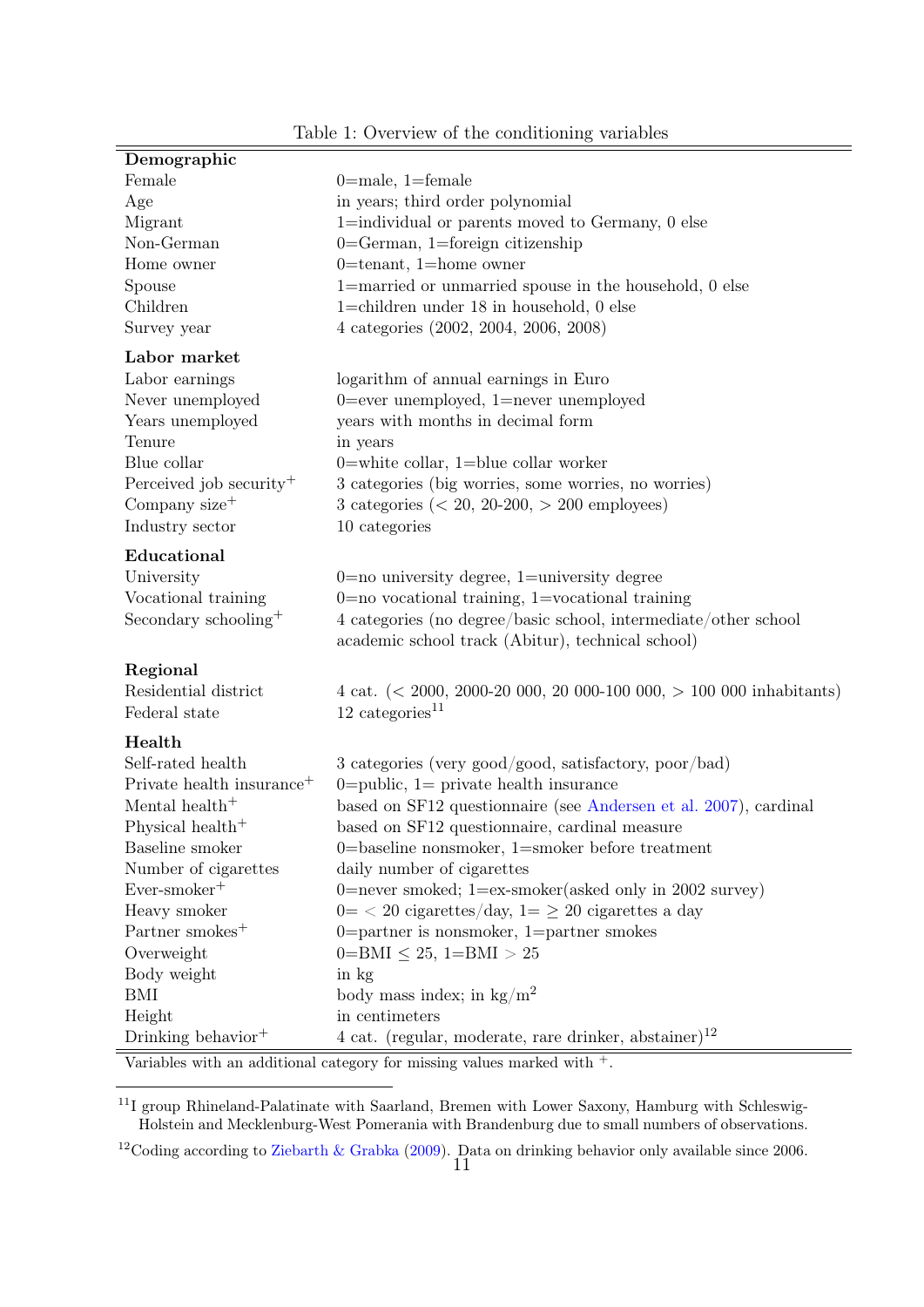in other studies analyzing effects of job  $loss^{10}$  $loss^{10}$  $loss^{10}$  and include as many of these variables as possible. Since I rely on rich survey data, I can not only include more conditioning variables than any one of these other studies but I can also use almost all conditioning variables from these studies. It is even possible to include perceived job security, which was found to be a good predictor of subsequent job loss also when controlling for other characteristics [\(Stephens](#page-33-12) [2004\)](#page-33-12). With respect to the outcome variables, the data allow to condition not only on smoking behavior and body weight prior to job loss but also on the smoking history, i.e. whether individuals ever smoked 100 cigarettes in their life.

Matching variables can be roughly divided into demographic, labor market-related, educational, regional and health-related (see table [1\)](#page-11-2). In order to not lose treatment observations with missing values on some conditioning variables, I set missing values to 0 and include binary variables indicating a missing value. The affected variables are marked with "<sup>+</sup>" in table [1.](#page-11-2) Hence, I treat missing values as just another category of these variables. Matching is therefore not only on the observed values but also on the missing data pattern [\(Stuart](#page-33-8) [2010\)](#page-33-8). The ATT estimates are very similar when observations with missing values are excluded, the standard errors, however, slightly increase (results are not shown, but are available upon request). In total, the study conditions on 75 non-collinear variables.

## <span id="page-12-0"></span>5 Matching Quality

The quality of matching can be assessed by comparing the means of the conditioning variables for treated and untreated after matching. If the means of treated and matched controls deviate very much, matching on the linear propensity score did not work well and rather different observations are compared. To determine whether a mean difference is large, I look at the standardized bias. The standardized bias displays for each conditioning variable S the difference between the means of treated  $(s_1)$  and matched controls  $(s_0)$  as a percentage of the square root of the average of the variances  $(\sigma_s^2)$  in the two groups [\(Rosenbaum & Rubin](#page-32-12) [1985b\)](#page-32-12):

$$
SB_s = 100 \cdot \frac{\overline{s_1} - \overline{s_0}}{\sqrt{\frac{1}{2}(\sigma_{s1}^2 + \sigma_{s0}^2)}}
$$
(5)

When the standardized bias exceeds  $5\%$ , the mean difference is regarded to be large

<span id="page-12-1"></span><sup>10</sup>These are [Browning et al.](#page-30-1) [\(2006\)](#page-30-1), [Böckerman & Ilmakunnas](#page-30-2) [\(2009\)](#page-30-2), [Eliason & Storrie](#page-31-2) [\(2009\)](#page-31-2), [Falba](#page-31-4) [et al.](#page-31-4) [\(2005\)](#page-31-4), [Salm](#page-33-3) [\(2009\)](#page-33-3), [Schmitz](#page-33-4) [\(2011\)](#page-33-4) and [Sullivan & Wachter](#page-33-1) [\(2009\)](#page-33-1).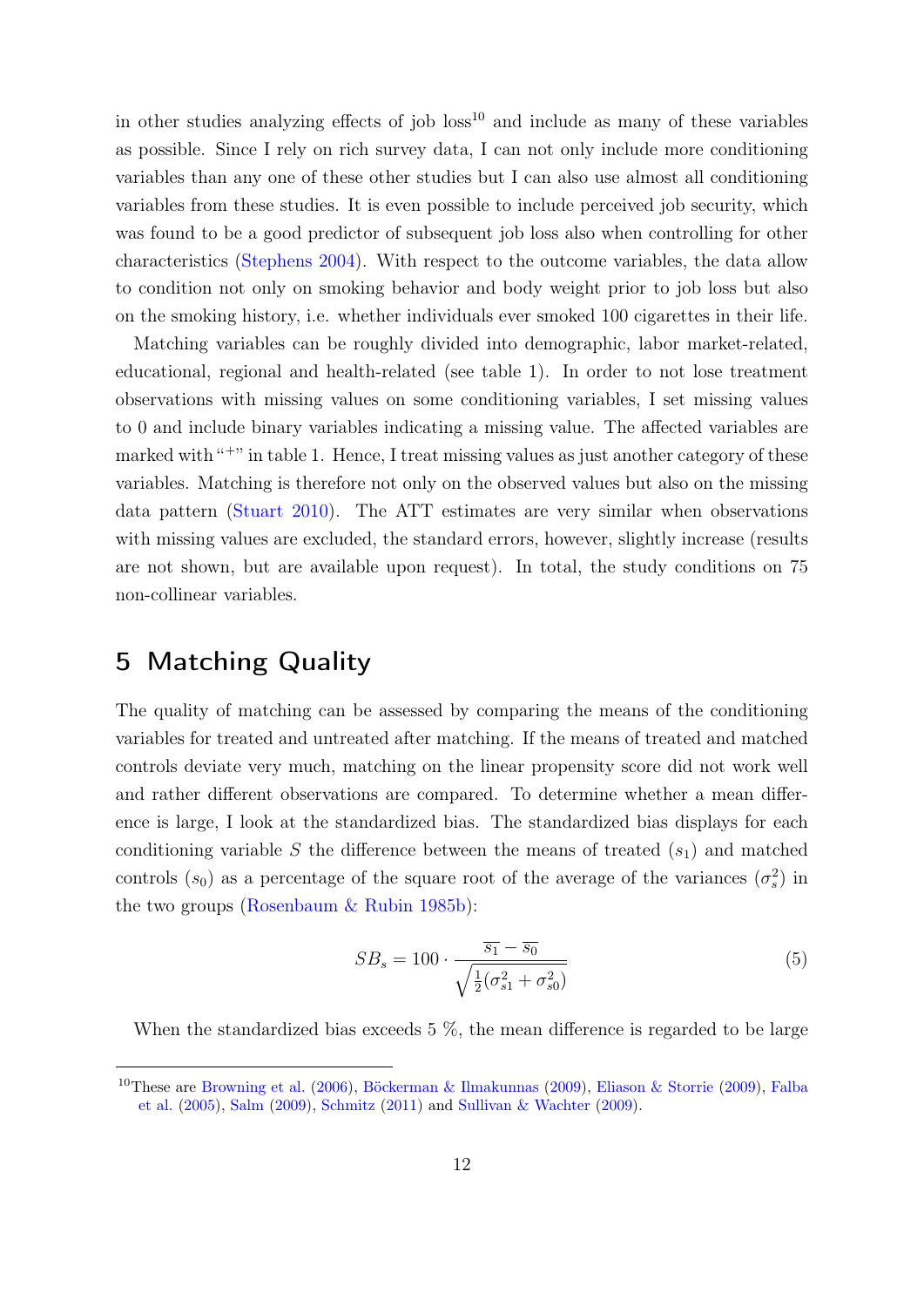<span id="page-13-0"></span>

| Variable                         | Treated | Controls  |           | Standard. Bias $(\%)$ |         |  |
|----------------------------------|---------|-----------|-----------|-----------------------|---------|--|
|                                  |         | unmatched | matched   | unmatched             | matched |  |
| Demographic                      |         |           |           |                       |         |  |
| $Female+$                        | 41.11   | 47.11     | 42.26     | $-12.10$              | $-2.33$ |  |
| Age                              | 40.88   | 42.71     | 41.12     | $-17.98$              | $-2.27$ |  |
| $Migrant+$                       | 19.73   | 15.36     | 19.72     | 11.51                 | 0.01    |  |
| $Non-German+$                    | 15.44   | 11.59     | 15.55     | 11.26                 | $-0.30$ |  |
| Home owner <sup>+</sup>          | 40.54   | 54.27     | 40.66     | $-27.75$              | $-0.25$ |  |
| $Spouse+$                        | 73.58   | 78.76     | 74.34     | $-12.17$              | $-1.71$ |  |
| $Children+$                      | 40.08   | 41.12     | 39.18     | $-2.12$               | 1.84    |  |
| Labor market                     |         |           |           |                       |         |  |
| Labor earnings                   | 10.37   | 10.76     | 10.38     | $-40.54$              | $-0.96$ |  |
| Never unemployed <sup>+</sup>    | 44.25   | 68.39     | 45.43     | $-50.17$              | $-2.36$ |  |
| Years unemployed                 | 1.08    | 0.44      | 1.08      | 40.38                 | $-0.32$ |  |
| Tenure                           | 6.58    | 11.67     | 6.81      | $-58.07$              | $-3.04$ |  |
| Blue $\text{collar}^+$           | 49.06   | 32.90     | 48.53     | 33.30                 | 1.06    |  |
| $Big$ job worries <sup>+</sup>   | 34.25   | 15.32     | 35.00     | 44.93                 | $-1.58$ |  |
| No job worries <sup>+</sup>      | 20.41   | 38.85     | 20.24     | $-41.23$              | 0.43    |  |
| No $info^+$                      | 1.66    | 1.44      | 2.16      | 1.78                  | $-3.67$ |  |
| Small company <sup>+</sup>       | 39.51   | 20.79     | 39.14     | 41.66                 | 0.74    |  |
| Medium company <sup>+</sup>      | 32.76   | 29.75     | 32.94     | 6.51                  | $-0.37$ |  |
| Large company <sup>+</sup>       | 25.56   | 46.95     | $25.63\,$ | $-45.63$              | $-0.16$ |  |
| No company info $+$              | 2.17    | 2.52      | 2.29      | $-2.29$               | $-0.79$ |  |
| Education                        |         |           |           |                       |         |  |
| University <sup>+</sup>          | 5.95    | 7.63      | 6.23      | $-6.70$               | $-1.18$ |  |
| Vocational training <sup>+</sup> | 55.86   | 50.38     | 55.70     | 10.99                 | 0.32    |  |
| Basic school <sup>+</sup>        | 32.65   | 28.28     | 32.53     | 9.50                  | 0.24    |  |
| Intermediate school <sup>+</sup> | 47.51   | 43.85     | 47.81     | $7.35\,$              | $-0.59$ |  |
| Technical college <sup>+</sup>   | 3.95    | 6.52      | 3.91      | $-11.57$              | 0.19    |  |
| Highest secondary <sup>+</sup>   | 13.38   | 19.66     | 13.24     | $-16.96$              | 0.42    |  |
| No schooling info $+$            | 2.52    | 1.70      | 2.51      | 5.71                  | 0.01    |  |
| Regional                         |         |           |           |                       |         |  |
| $Village+$                       | 11.32   | 8.74      | 11.50     | 8.58                  | $-0.55$ |  |
| Small $town+$                    | 34.25   | 35.47     | 33.96     | $-2.56$               | 0.61    |  |
| Small $city^+$                   | 26.59   | 27.16     | 26.70     | $-1.30$               | $-0.25$ |  |
| $Big\$ city <sup>+</sup>         | 27.84   | 28.62     | 27.85     | $-1.73$               | $-0.00$ |  |
|                                  |         |           |           |                       |         |  |

Table 2: Means of treated, controls and matched controls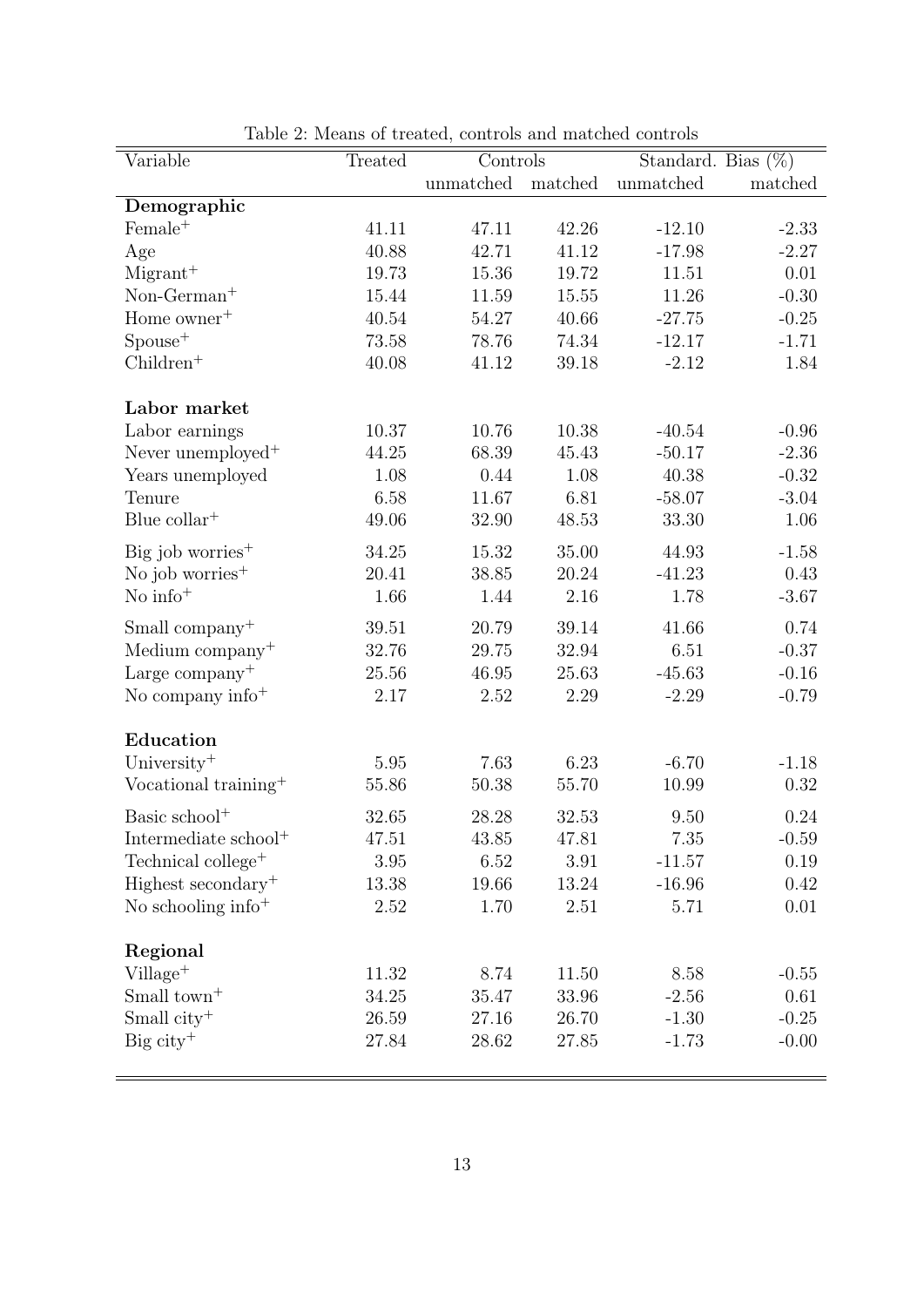| Variable                              | Treated  | Controls  |          | Standard. Bias $(\%)$ |         |
|---------------------------------------|----------|-----------|----------|-----------------------|---------|
|                                       |          | unmatched | matched  | unmatched             | matched |
| Health                                |          |           |          |                       |         |
| Bad health <sup>+</sup>               | 11.66    | 9.60      | 11.91    | 6.70                  | $-0.77$ |
| Good health <sup>+</sup>              | 53.97    | 58.84     | 53.12    | $-9.82$               | 1.70    |
| Private health insurance <sup>+</sup> | 3.26     | 6.71      | 3.39     | $-15.92$              | $-0.73$ |
| No insurance info $+$                 | 0.23     | 0.20      | 0.31     | 0.71                  | $-1.49$ |
| Mental health                         | 48.14    | 49.28     | 47.84    | $-9.80$               | 2.46    |
| Physical health                       | 50.74    | 51.38     | 50.44    | $-5.96$               | 2.67    |
| No health info <sup>+</sup>           | 2.17     | 1.96      | $2.50\,$ | 1.47                  | $-2.17$ |
| Baseline smoker <sup>+</sup>          | 42.71    | 33.60     | 42.71    | 18.84                 | 0.00    |
| Number of cigarettes                  | 7.31     | 5.49      | 7.34     | 18.42                 | $-0.28$ |
| $Ever-smoker+$                        | 63.64    | 57.34     | 63.58    | 12.91                 | 0.12    |
| No Ever-smoker info $+$               | 5.15     | 5.77      | 4.98     | $-2.77$               | 0.77    |
| Heavy smoker <sup>+</sup>             | 19.73    | 14.73     | 19.61    | 13.26                 | 0.30    |
| Partner smokes <sup>+</sup>           | 26.59    | 23.12     | 26.94    | 8.03                  | $-0.79$ |
| No partner-smoke info <sup>+</sup>    | 29.79    | 25.45     | 28.94    | 9.72                  | 1.87    |
| Overweight <sup>+</sup>               | 53.34    | 51.10     | 53.49    | 4.49                  | $-0.30$ |
| Body weight                           | 77.79    | 77.00     | 77.62    | 4.98                  | 1.07    |
| BMI                                   | 25.82    | 25.67     | 25.82    | 3.34                  | $-0.02$ |
| Height                                | 173.22   | 172.82    | 173.04   | 4.41                  | 1.94    |
| Abstract                              | 4.52     | 3.71      | 4.44     | 4.07                  | 0.38    |
| Rare drinker <sup>+</sup>             | 10.92    | 13.01     | 11.14    | $-6.43$               | $-0.69$ |
| Moderate drinker <sup>+</sup>         | 16.52    | 20.67     | 16.54    | $-10.66$              | $-0.04$ |
| Regular drinker <sup>+</sup>          | $6.86\,$ | 8.35      | 6.82     | $-5.61$               | 0.17    |
| No alcohol info <sup>+</sup>          | 61.18    | 54.27     | 61.07    | 14.02                 | 0.23    |

Table 2: Means of treated, controls and matched controls - Continued

Note: Summary statistics for treated, all controls and matched controls. The first three columns present the means of selected variables before treatment for treated, controls and matched controls, respectively. The last two columns display the standardized bias in % before and after matching. <sup>+</sup> indicates that the mean represents a percentage share.

[\(Caliendo & Kopeinig](#page-30-7) [2008\)](#page-30-7), and balancing did not work very well. Table [2](#page-13-0) presents descriptive statistics for the pooled sample. Values for the matched controls are derived from the main matching specification, i.e. kernel matching (with an Epanechnikov kernel and a bandwidth of 0.06) on the covariates described in table [1](#page-11-2) within cells defined by survey year and current smoking status.<sup>[13](#page-14-0)</sup>

<span id="page-14-0"></span><sup>13</sup>Matching is also on the square and cubic of age as well as on sets of binary variables for federal state, survey year and industry (see section [4\)](#page-9-0). Table [2](#page-13-0) excludes these variables due to space limitations. Also for these variables the standardized bias falls below the critical value of 5 % after matching. The calculation of the median standardized bias in tables [3](#page-17-0) and [4](#page-20-0) considers these variables.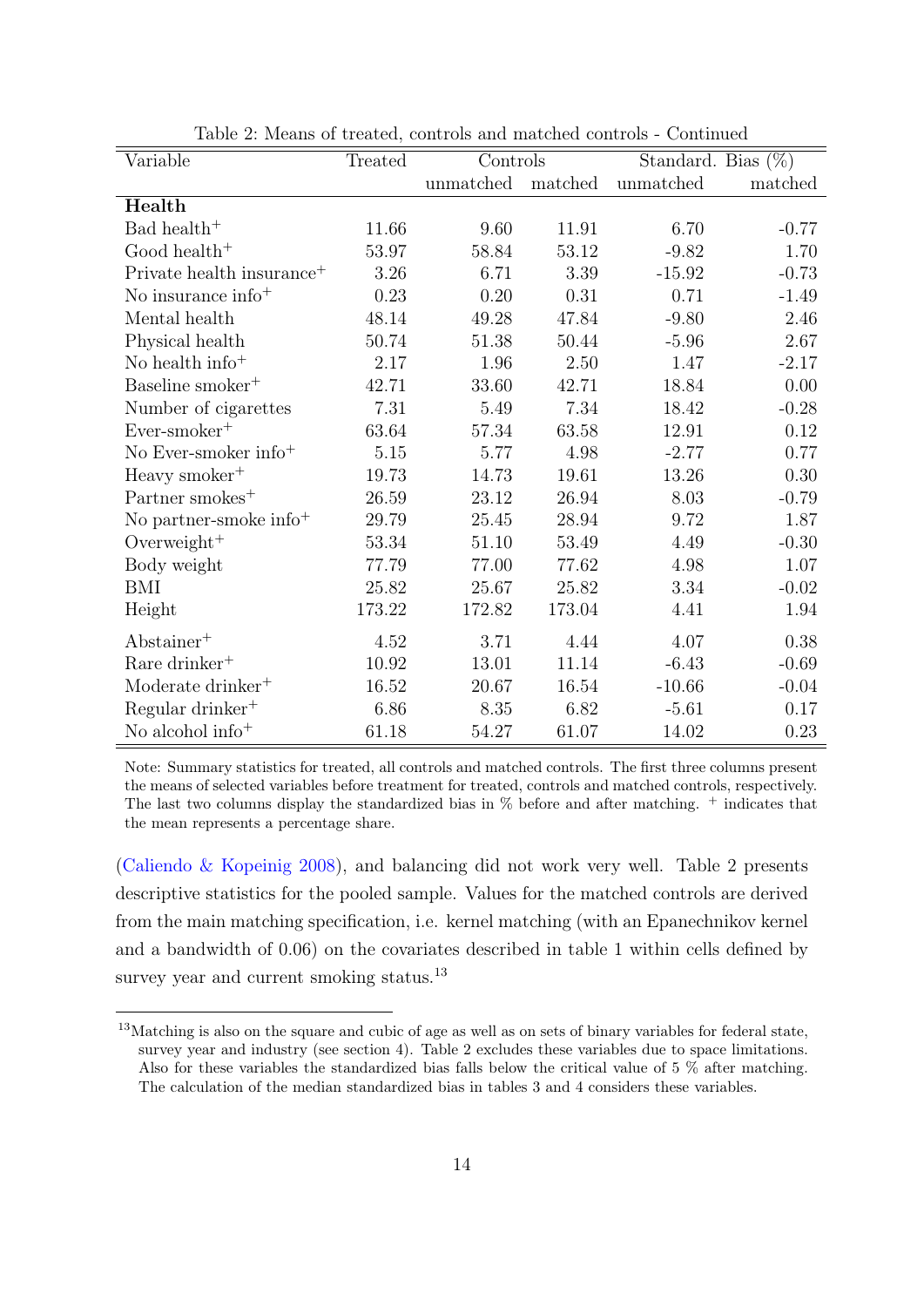After imposing the common support conditions, the sample comprises 1,749 treated observations (515 with plant closure). This reduces the sample size by about 1 %. The standardized bias is much smaller after matching and never exceeds the critical value of 5 %. The median standardized bias over all 75 conditioning variables is 10.06 before matching and 0.73 after matching; the mean standardized bias amounts to 0.88. For other matching procedures, tables [3](#page-17-0) and [4](#page-20-0) present the median standardized bias and the share of treated observations off the common support together with the ATT estimates. In general, the median standardized bias is rather low compared to other studies (e.g. [Lechner](#page-32-11) [2002;](#page-32-11) [Blundell et al.](#page-30-12) [2005;](#page-30-12) [Kuhn et al.](#page-32-6) [2009\)](#page-32-6). Based on this criterion the matching procedure succeeds.

Before matching, those who lost their jobs differ. For instance, they are more likely to be blue collar workers, have less work experience, work more often in small companies, have more previous unemployment, are more concerned about the security of their jobs, have lower levels of secondary education, have lower levels of income and, more likely to have a migration background. With respect to the health behaviours analyzed, the treated are more likely to smoke  $(43\%$  vs.  $34\%$ ), have a higher BMI on average and are more likely to be overweight  $(53 \% \text{ vs. } 51 \%)$  before job loss. Matching strongly reduces these disparities in health behaviors as well as in other conditioning variables. Therefore, matching seems to function properly. Small remaining differences between treated and matched controls are mitigated by the regression-adjustment.

## <span id="page-15-0"></span>6 Results

Table [3](#page-17-0) presents the estimates of the effect of job loss on body weight and smoking (ATT) for several specifications (i) for all individuals and separately for (ii) baseline smokers and (iii) baseline nonsmokers. The table starts with the simplest specification in the first column. The other specifications gradually incorporate more sophisticated procedures. Specification (4) is the preferred specification. For each specification, table [3](#page-17-0) also presents the share of treated observations off the common support, i.e. treated individuals without adequate match, and the median of the standardized bias as defined in section [5.](#page-12-0)

Specification (1) does not use any information about the pre-treatment health behaviors in the estimation of the linear propensity score, the outcome variable or for regression adjustment.[14](#page-15-1) Hence, I do not present results separately for baseline smok-

<span id="page-15-1"></span><sup>14</sup>Variables concerning smoking status, smoking intensity and smoking history as well as variables about body weight and BMI are excluded in this specification.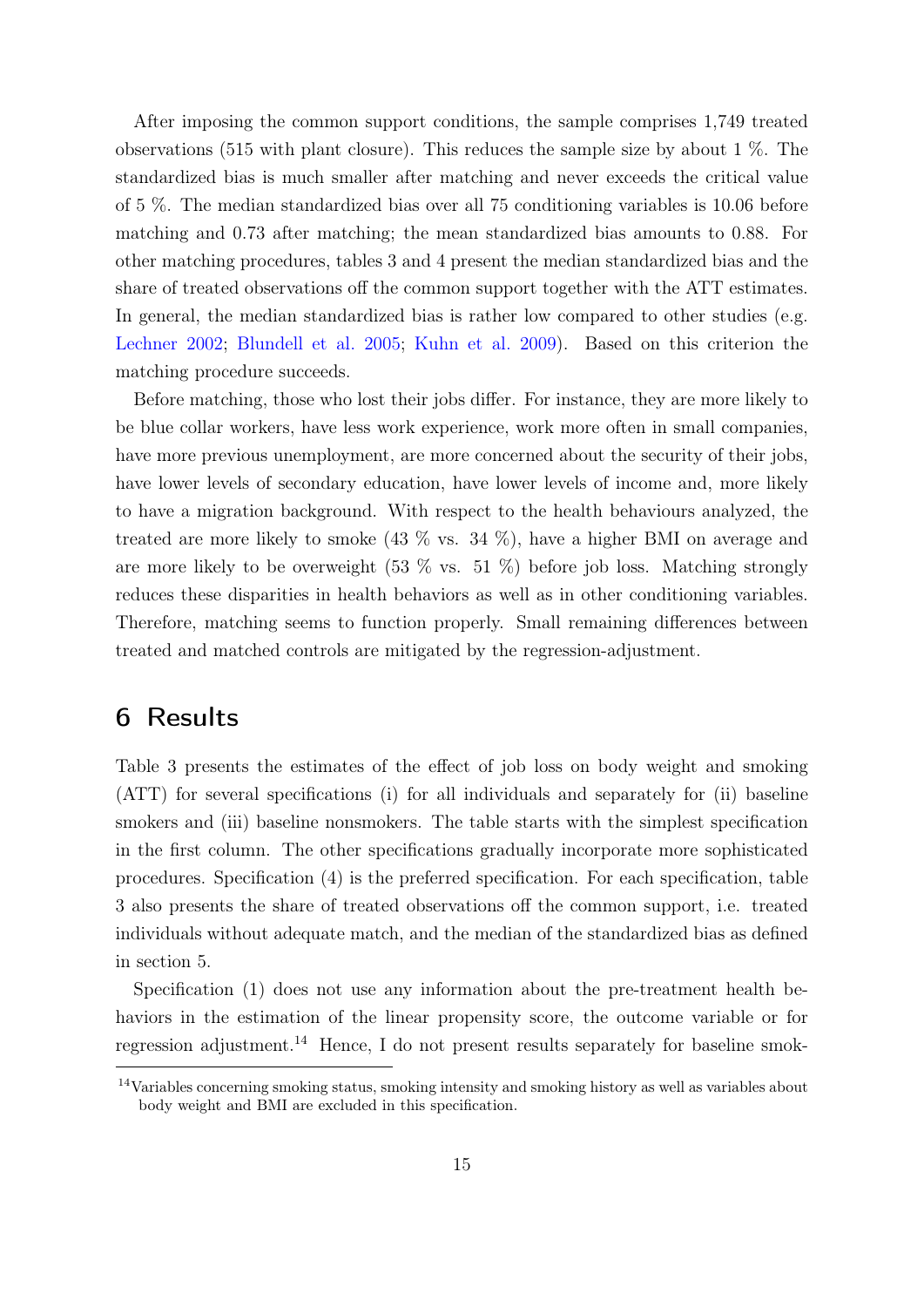ers and nonsmokers. This specification most closely resembles a pure cross-sectional matching estimator. Matching is not exact on survey year and baseline smoking status in this specification. In this specification, job loss increases smoking participation by 5 percentage points, the daily number of cigarettes smoked by 0.7 cigarettes and the body weight by 0.6 kg - although the effect on body weight is not significant at common significance levels.

Specification (2) is the difference-in-difference matching estimator where the outcome is the change in health behavior and where the propensity score estimation takes into account  $Y^b$ , the pre-treatment health behaviors. For the pooled sample, job loss increases the probability of smoking by 2.4 percentage points and increases body weight by around 0.3 kg. This is in addition to the usual weight gain between two observation periods, which is 1.00 kg for the matched controls. Therefore, the total body weight increase amounts to 1.32 kg for the treated. The effect on the current smoking status is principally driven by baseline nonsmokers starting to smoke. There is no significant increase in the probability of baseline smokers remaining smokers. Smokers also do not smoke significantly more cigarettes, on average, after their job loss. Compared to specification (1), the effect of job loss on health behaviors is considerably smaller. If there was no selection on unobservable characteristics with time-invariant effects, the estimates of the ATT should be very similar. The large differences might be taken as an indication that the cross-sectional matching estimator of specification (1) is biased upwardly.

While for specification (2) matching is on the linear index of the propensity score of the pooled sample, specification (3) additionally performs exact matching on survey year and smoking status. The median standardized bias is similar, while the share of treated observations outside the common support increases slightly. The results resemble the results of the previous specification.

In specification (4) there is additional regression adjustment for all conditioning variables used in the estimation of the propensity score. As expected, regression adjustment slightly decreases the standard errors compared to specification (3). Some estimated effects decrease somewhat in magnitude. The change in body weight amounts to 1.0 kg for the matched controls. Therefore, the job loss-related rise in body weight denotes an increase in body weight change of less than 30 percent. Among the matched controls less than 5.3 percent of the baseline nonsmokers start smoking. The estimated 3.0 percentage point increase implies an increase in the probability of starting smoking of more than 50 percent.

This effect is somewhat smaller than the effect in [Falba et al.](#page-31-4) [\(2005\)](#page-31-4), who estimate that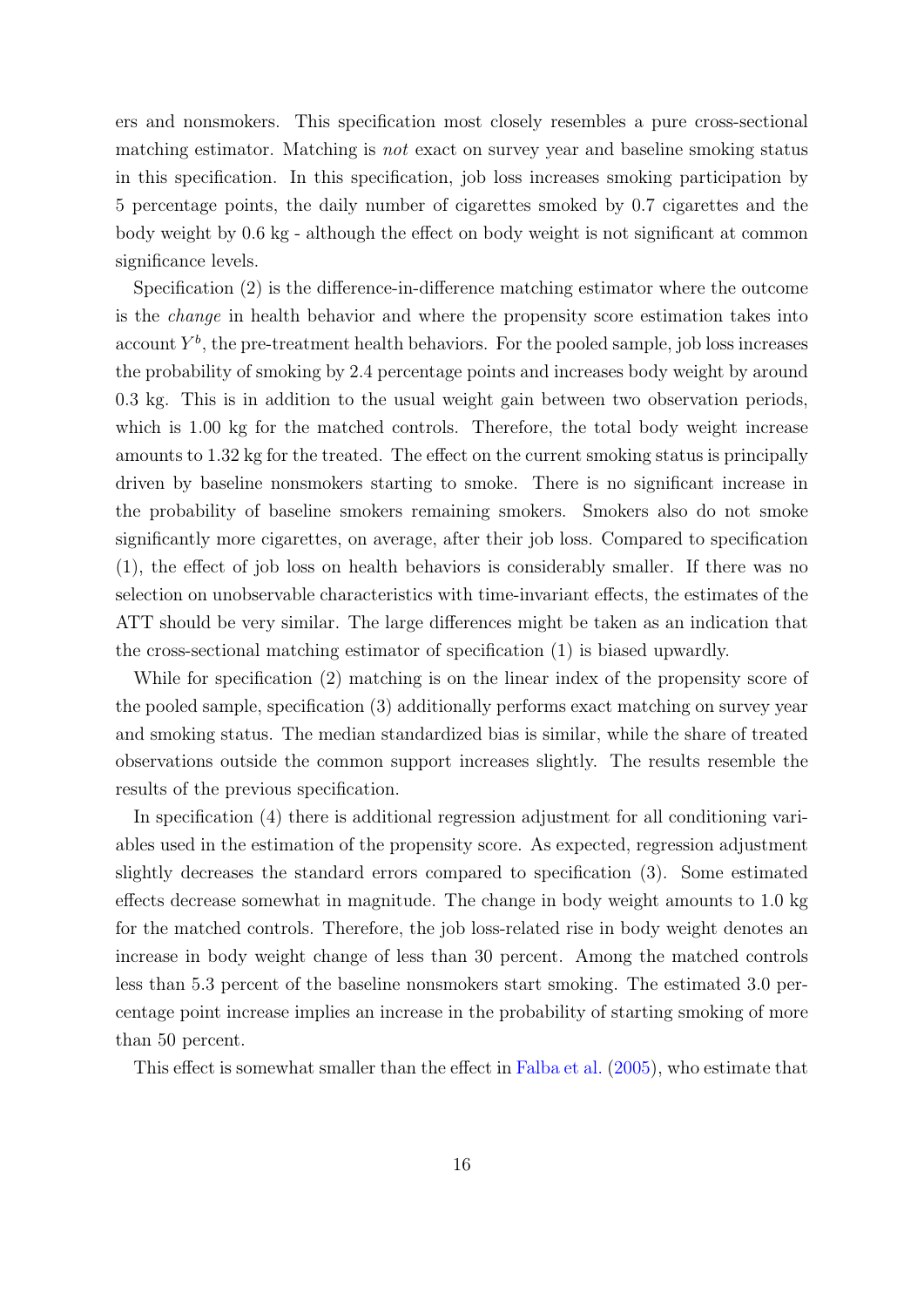<span id="page-17-0"></span>

|                            | $\left( 1\right)$ | $\left( 2\right)$       | (3)          | (4)          |
|----------------------------|-------------------|-------------------------|--------------|--------------|
| All individuals            |                   |                         |              |              |
| Smoking participation      | $0.051***$        | $0.024***$              | $0.025***$   | $0.025***$   |
|                            | (0.013)           | (0.008)                 | (0.008)      | (0.008)      |
| Number of cigarettes       | $0.694***$        | 0.167                   | 0.240        | 0.193        |
|                            | (0.261)           | (0.175)                 | (0.201)      | (0.162)      |
| Body weight                | 0.609             | $0.322**$               | $0.281*$     | $0.274*$     |
|                            | (0.436)           | (0.154)                 | (0.158)      | (0.154)      |
| <b>Baseline</b> nonsmokers |                   |                         |              |              |
| Smoking initiation         |                   | $0.030***$              | $0.030***$   | $0.030***$   |
|                            |                   | (0.009)                 | (0.009)      | (0.009)      |
| <b>Baseline smokers</b>    |                   |                         |              |              |
| Smoking continuation       |                   | 0.019                   | 0.020        | 0.017        |
|                            |                   | (0.013)                 | (0.014)      | (0.013)      |
| Number of cigarettes       |                   | 0.034                   | 0.160        | 0.002        |
|                            |                   | (0.363)                 | (0.425)      | (0.342)      |
| Off common support $(\%)$  | 0.00              | 0.06                    | 1.07         | 1.07         |
| Median std. bias           | 0.84              | 0.81                    | 0.59         | 0.59         |
| Outcome                    | $\overline{Y^a}$  | $\overline{\Delta Y_t}$ | $\Delta Y_t$ | $\Delta Y_t$ |
| $Y^b$ in PS                | no                | yes                     | yes          | yes          |
| in cells                   | no                | no                      | yes          | yes          |
| Regression adjustment      | no                | no                      | no           | yes          |
| Matching                   | kern              | kern                    | kern         | kern         |
| $S$ -variables             | all               | all                     | all          | all          |
| Treatment                  | T1                | T1                      | T1           | $\rm{T}1$    |

Table 3: Estimates of the ATT

Note: The table presents the effect of job loss on smoking and body weight. Each cell displays the ATT from a separate regression and its robust standard error. Row names indicate the outcome.  $Y^b$  refers to the health behavior before treatment,  $Y^a$  to the health behavior after treatment.  $\Delta Y_t = Y^a - Y^b$ . Treatment group T1 includes all individuals who lost their jobs due to plant closure or dismissal. The matching method "kern" refers to kernel matching. The row "Median std. bias" displays the median of the standardized bias over all matching variables. "Off common support" indicates the share of treated individuals (from a base of  $N = 1,768$ ) who are not considered in the estimation due to inappropriate matches. \*  $p < 0.1$ ; \*\*  $p < 0.05$ ; \*\*\*  $p < 0.01$ .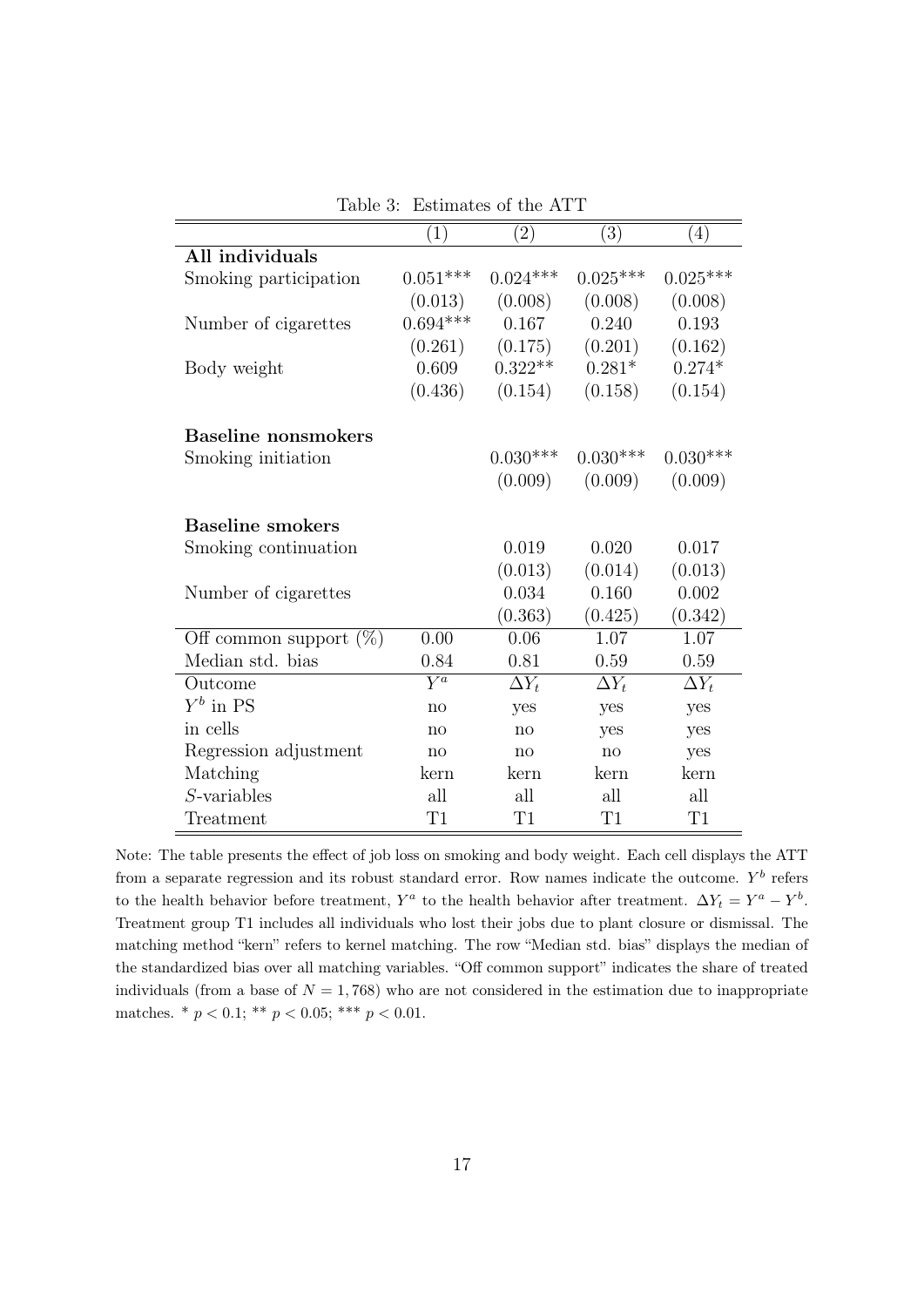job loss more than doubles the probability of smoking initiation. However, [Falba et al.](#page-31-4) [\(2005\)](#page-31-4) not only apply a different estimation strategy and analyze U.S. individuals aged over 50, but they also focus solely on ex-smokers and, therefore, on smoking relapse. In section [8,](#page-24-0) I perform separate analyses for ex-smokers. I find that for ex-smokers job loss increases the probability of (re)starting smoking by about 50 percent (5.7 percentage points), which is, again, smaller than the effect in [Falba et al.](#page-31-4) [\(2005\)](#page-31-4). The average increases in body weight differ from findings of [Deb et al.](#page-31-5) [\(2011\)](#page-31-5), who only observe significant increases for one latent group in their finite mixture models. This group consists of individuals who already engage in unhealthy behaviors before job loss. For this group, [Deb et al.](#page-31-5) [\(2011\)](#page-31-5) estimate a job loss-related increase in BMI by more than one unit. This considerably exceeds the (average) effect I estimate. The 0.274 kg increase in body weight translates into an increase of less than one tenth of a BMI unit. Section [8](#page-24-0) performs separate analyses for different at-risk groups and shows that for overweight individuals the effect is larger but still considerably below one BMI unit.

To gauge whether the statistically significant effects in specification (4) are meaningful, the findings of this study are compared with other effects on smoking and body weight reported in the literature. [Ruhm](#page-32-1) [\(2005\)](#page-32-1) estimates that a one point drop in the employment rate in the U.S. *reduces* the estimated smoking participation rate by 0.13 percentage points on the aggregate level. In contrast, I find individual job loss to increase smoking participation by 2.5 percentage points. This effect is almost twenty times as large. If healthy living really improves during economic downturns and smoking participation of individuals experiencing job loss increases, there must be some groups (e.g. employed individuals with reduced working hours) for which smoking rates decrease even more than the average estimated by [Ruhm](#page-32-1) [\(2005\)](#page-32-1). Exploiting large cigarette tax increases in the U.S., [DeCicca & McLeod](#page-31-12) [\(2008\)](#page-31-12) find that a \$1 increase in the cigarette excise tax reduces smoking participation by 1.0-1.5 percentage points. For body weight, job loss resulted in an estimated increase of 0.274 kg in table [3,](#page-17-0) which equates to an increase in BMI of less than 0.1 units. This is considerably less than the reduction in BMI of 0.64 units resulting from a one point reduction in the employment rate [\(Ruhm](#page-32-1) [2005\)](#page-32-1). In light of these other findings, the statistically significant increase in body weight seems to be of minor economic significance, while the increase in smoking participation seems to be rather high.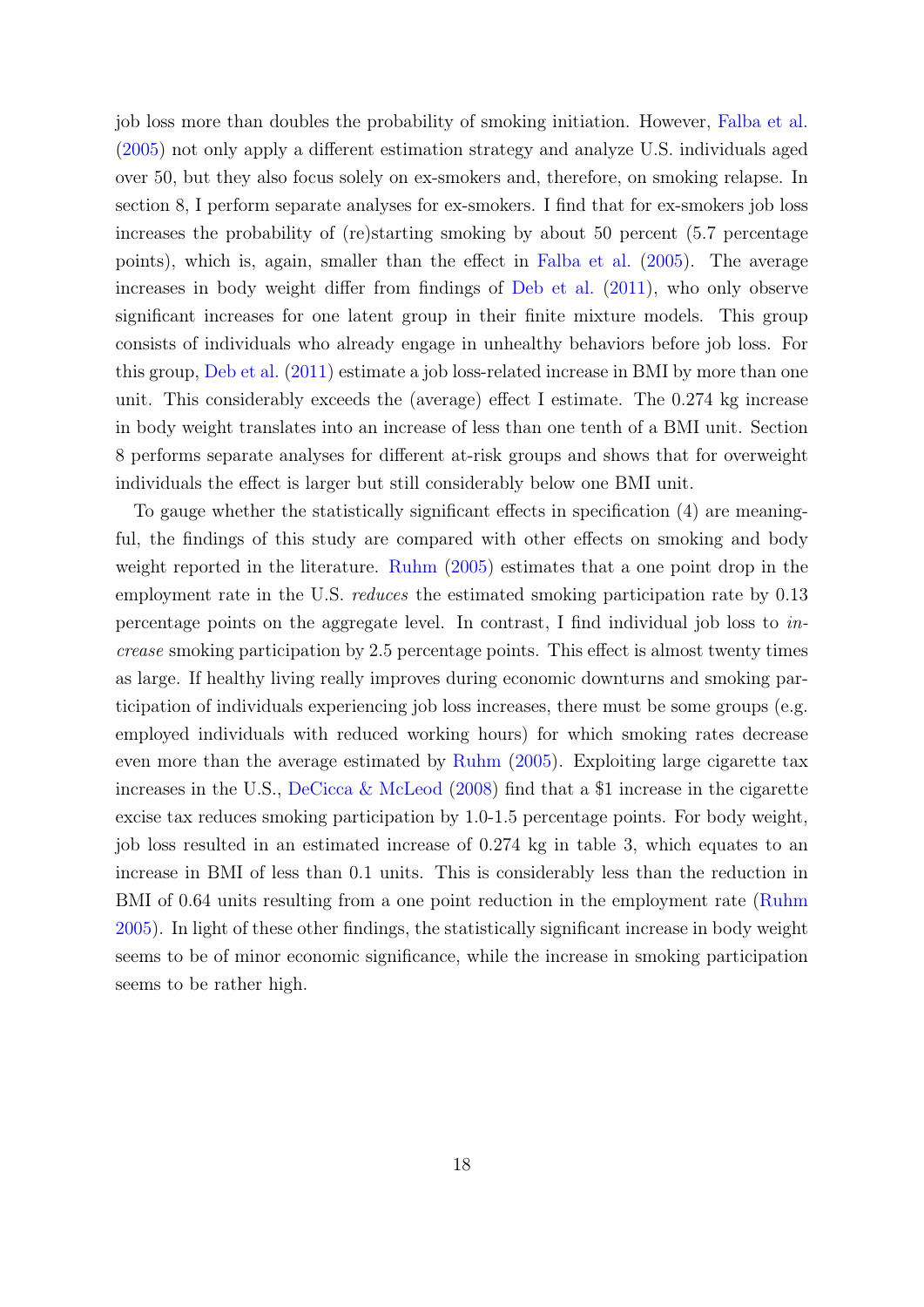## <span id="page-19-0"></span>7 Robustness

This section conducts various robustness checks and analyzes the plausibility of the identifying assumption. First, I apply a different bandwidth in the construction of the kernel weights. Second, I deal with a different selection of the conditioning variables. Third, I test the robustness of the findings with respect to a different matching procedure. Fourth, to check whether reverse causality might undermine the results, I only consider a specific subgroup of the treatment group. Further, I perform two placebo regressions to test the plausibility of the assumption of no selection on unobservables. Table [4](#page-20-0) displays the results for the four robustness checks and the two placebo regressions. This section also discusses inference issues and arguments why the ATT estimates might be rather lower bound estimates.

For the first robustness check, I chose a bandwidth that is half the size of the previous bandwidth, i.e.  $b_n = 0.03$ . Compared to the previous bandwidth, this bandwidth puts an even greater weight on close control observations. While this might increase consistency, it might also increase variance. This robustness test deviates from the three-step-procedure outlined above only in the second step, the computation of the weights in equation [\(3\)](#page-5-1). Specification (5) in table [4](#page-20-0) presents the associated results. Comparing with the main specification (4) of table [3,](#page-17-0) the different bandwidth choice does not considerably change the results. The only notable difference is that effect on body weight becomes significant on the 5 % level. Due to the smaller bandwidth of the Epanechnikov kernel, the number of treated individuals outside the common support increases marginally.

The choice of the conditioning variables, S, is crucial for the identification strategy. Therefore, the second robustness check tests the sensitivity of the results with respect to a different composition of conditioning variables. The specifications in the previous section use a set of conditioning variables that tries to incorporate all variables employed in related studies. The inclusion of many variables increases the chance of including all relevant variables. However, there are two shortcomings to this strategy [\(Caliendo](#page-30-7) [& Kopeinig](#page-30-7) [2008\)](#page-30-7). First, including irrelevant variables does not bias the propensity score estimates but can increase their variance. This, in turn, will make the ATT estimates less precise. Second, this strategy might reduce the common support. The more variables are considered, the more difficult it is to find similar matches. In the second robustness test, I perform stepwise Probit regression in the pooled sample with forward selection in the propensity score step, where I only include variables that are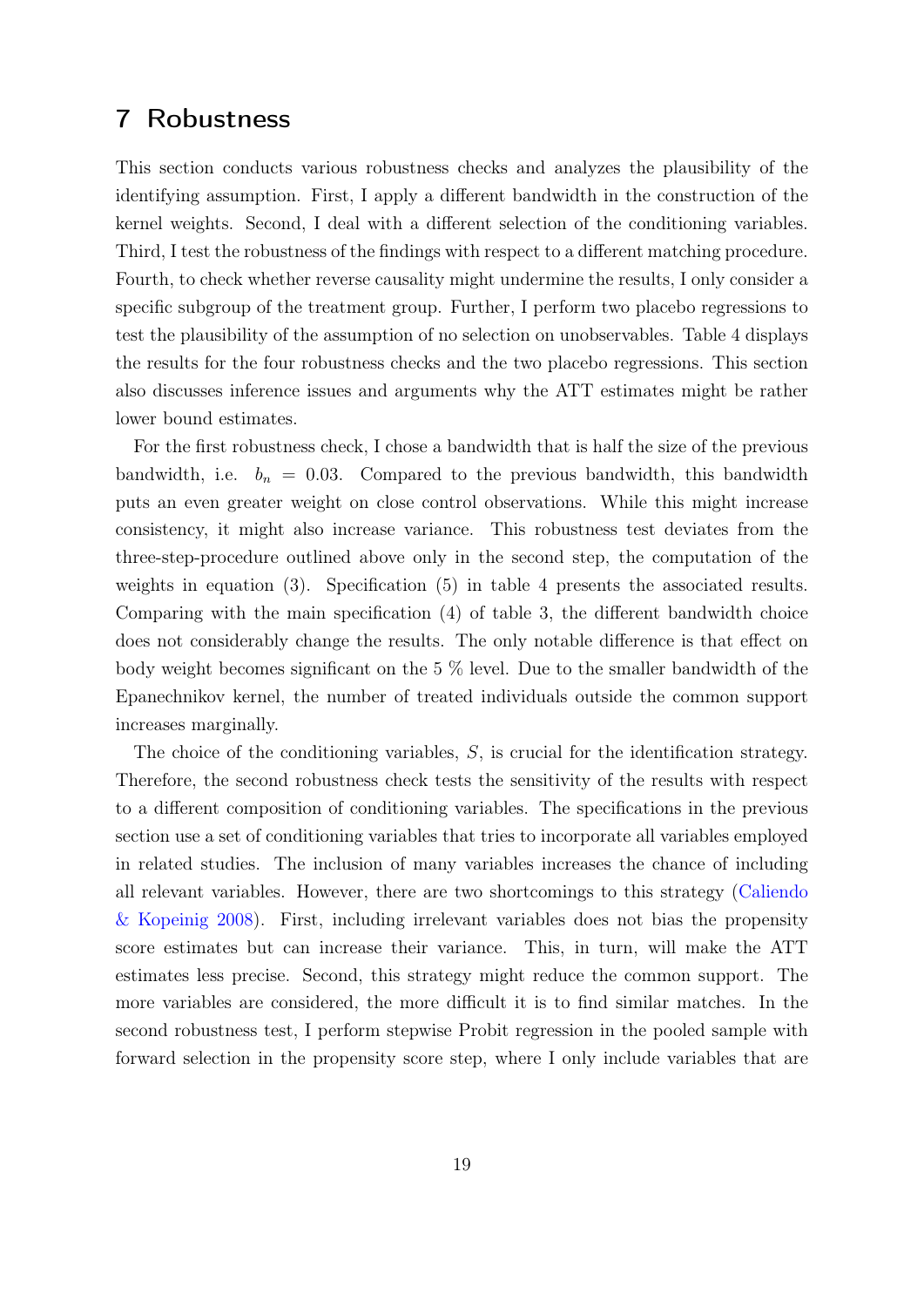<span id="page-20-0"></span>

|                            | (5)              | (6)          | $\left( 7\right)$ | (8)          | (9)              | (10)                   |
|----------------------------|------------------|--------------|-------------------|--------------|------------------|------------------------|
| All individuals            |                  |              |                   |              |                  |                        |
| Smoking participation      | $0.025***$       | $0.027***$   | $0.030***$        | 0.010        | $-0.001$         | $0.029*$               |
|                            | (0.008)          | (0.008)      | (0.008)           | (0.014)      | (0.010)          | (0.017)                |
| Number of cigarettes       | 0.157            | 0.169        | 0.247             | $-0.153$     | $-0.217$         | $0.580*$               |
|                            | (0.163)          | (0.162)      | (0.173)           | (0.254)      | (0.205)          | (0.348)                |
| Body weight                | $0.308**$        | $0.309**$    | $0.389**$         | $0.377*$     | $-0.110$         | $-0.255$               |
|                            | (0.152)          | (0.154)      | (0.159)           | (0.226)      | (0.188)          | (0.551)                |
| <b>Baseline nonsmokers</b> |                  |              |                   |              |                  |                        |
| Smoking initiation         | $0.031***$       | $0.032***$   | $0.036***$        | $0.030**$    | 0.013            |                        |
|                            | (0.009)          | (0.009)      | (0.009)           | (0.014)      | (0.011)          |                        |
| <b>Baseline smokers</b>    |                  |              |                   |              |                  |                        |
| Smoking continuation       | 0.016            | 0.019        | 0.023             | $-0.026$     | $-0.021$         |                        |
|                            | (0.013)          | (0.013)      | (0.014)           | (0.025)      | (0.018)          |                        |
| Number of cigarettes       | $-0.076$         | $-0.027$     | 0.068             | $-0.886$     | $-0.569$         |                        |
|                            | (0.347)          | (0.332)      | (0.365)           | (0.557)      | (0.437)          |                        |
| Off common support $(\%)$  | 1.53             | 0.96         | 0.85              | 0.96         | 0.53             | 0.53                   |
| Median std. bias           | 0.56             | 1.30         | 0.87              | 0.59         | 0.65             | $0.62\,$               |
| Outcome                    | $\Delta Y_t$     | $\Delta Y_t$ | $\Delta Y_t$      | $\Delta Y_t$ | $\Delta Y_{t-1}$ | $\overline{Y^b}$       |
| $Y^b$ in PS                | yes              | yes          | yes               | yes          | yes              | $\mathbf{n}\mathbf{o}$ |
| in cells                   | yes              | yes          | yes               | yes          | yes              | yes                    |
| Regression adjustment      | yes              | yes          | yes               | yes          | yes              | yes                    |
| Matching                   | $\mathrm{ker}n2$ | kern         | <b>NN</b>         | kern         | kern             | kern                   |
| $S$ -variables             | all              | sig.         | all               | all          | all              | all                    |
| Treatment                  | T1               | T1           | T1                | $\rm{T}2$    | T1               | T1                     |

Table 4: Robustness Checks

Note: The table presents the effect of job loss on smoking and body weight. Each cell displays the ATT from a separate regression and its robust standard error. Row names indicate the outcome.  $Y^b$  refers to the health behavior before treatment. Treatment group T1 includes individuals who lost their jobs due to plant closure or dismissal (base  $N = 1,768$ ), T2 only considers job losses due to plant closure (base  $N = 520$ ). The matching method "kern" refers to kernel matching, "kern2" to kernel matching with a smaller bandwidth and "NN" to 5-to-1 nearest neighbor matching with caliper. "sig." means that not all conditioning variables are included but only those significant in stepwise propensity score estimations. \* $p < 0.1;$ \*\* $p < 0.05;$ \*\*\* $p < 0.01.$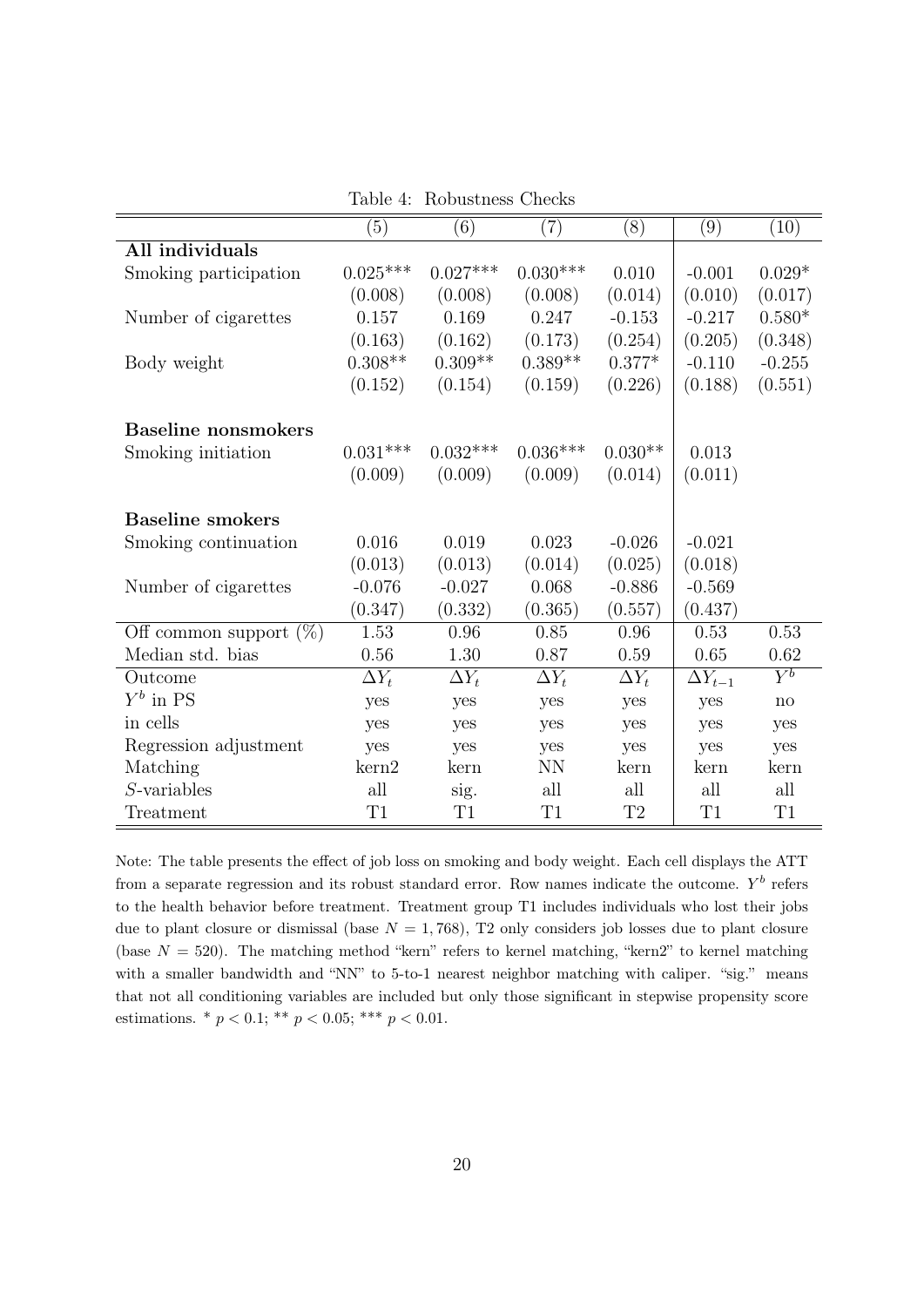significant on the 10 % level. This set of conditioning variables comprises 27 variables, compared to  $75$  in the main specification.<sup>[15](#page-21-0)</sup> After the determination of this alternative set of conditioning variables, I proceed with the three-step procedure outlined above with the only differences being the application of a different set of conditioning variables both in propensity score estimation and regression-adjustment.

The results in specification (6) show that the significant effects do not change greatly when applying the different set of conditioning variables. The effects on smoking status and body weight increase slightly. The share of treated individuals off the common support decreases marginally as this specification considers fewer variables (from 1.07  $\%$  in specification (4) to 0.96  $\%$ ). The median standardized bias takes a higher value (1.3) since I compute it over all conditioning variables of the main specification while propensity score and regression-adjustment consider only a subset of these variables.

For the third robustness test, this study makes use of a different matching procedure to compute the  $\omega(i, j)$ , 5-to-1 nearest neighbor caliper matching. [Morgan & Harding](#page-32-8) [\(2006\)](#page-32-8) consider nearest neighbor caliper matching with replacement superior to nearest neighbor matching without caliper and without replacement. 5-to-1 nearest neighbor matching assigns the five closest control group observations to any treatment group observation. The caliper prevents poor matches by ensuring that no control group individuals are matched who are too distant in terms of the linear propensity score. I apply a caliper of 0.25 standard deviations of the estimated linear propensity score, as recommended by [Rosenbaum & Rubin](#page-32-7) [\(1985a\)](#page-32-7). With this form of matching, for each treated *i*, the weights  $\omega(i, j)$  take on the values  $1/k_i$  for the  $k_i$  nearest neighbors and 0 for all other non-treated.  $k_i$  is 5 if the caliper is not binding, and between 0 and 4 if it binds.  $k_i = 0$  means that no good match exists and that the treatment observation is off the common support. Specification (7) presents the results for nearest neighbor caliper matching. Again, the effects are very similar but slightly larger, e.g. the effect on smoking initiation increases from 3.0 percentage points in specification (4) to 3.6 percentage points. As in the previous two robustness tests, the effect on body weight is significant at the 5 % level. The median standardized bias is somewhat higher, while

<span id="page-21-0"></span><sup>&</sup>lt;sup>15</sup>These variables include age  $(-)$ , age<sup>3</sup>  $(+)$ , female  $(-)$ , home owner  $(-)$ , labor earnings  $(-)$ , tenure  $(-)$ , company size  $20-200$  (-), company size  $> 200$  (-), no info on company size (-), big job worries (+), no job worries (-), previous years of unemployment (+), no unemployment times (-), construction industry  $(+)$ , health service industry  $(-)$ , other services  $(-)$ , energy and water industry  $(-)$ , Baden-Württemberg (-), Bavaria (-), Thuringia (+), Rhineland-Palatinate and Saarland (-), good health  $(-)$ , number of cigarettes  $(+)$ , partner smokes  $(+)$ , survey year 2004  $(-)$ , survey year 2006  $(-)$  and survey year 2008 (-). The signs in parentheses denote the association with the probability of job loss according to the propensity score equation.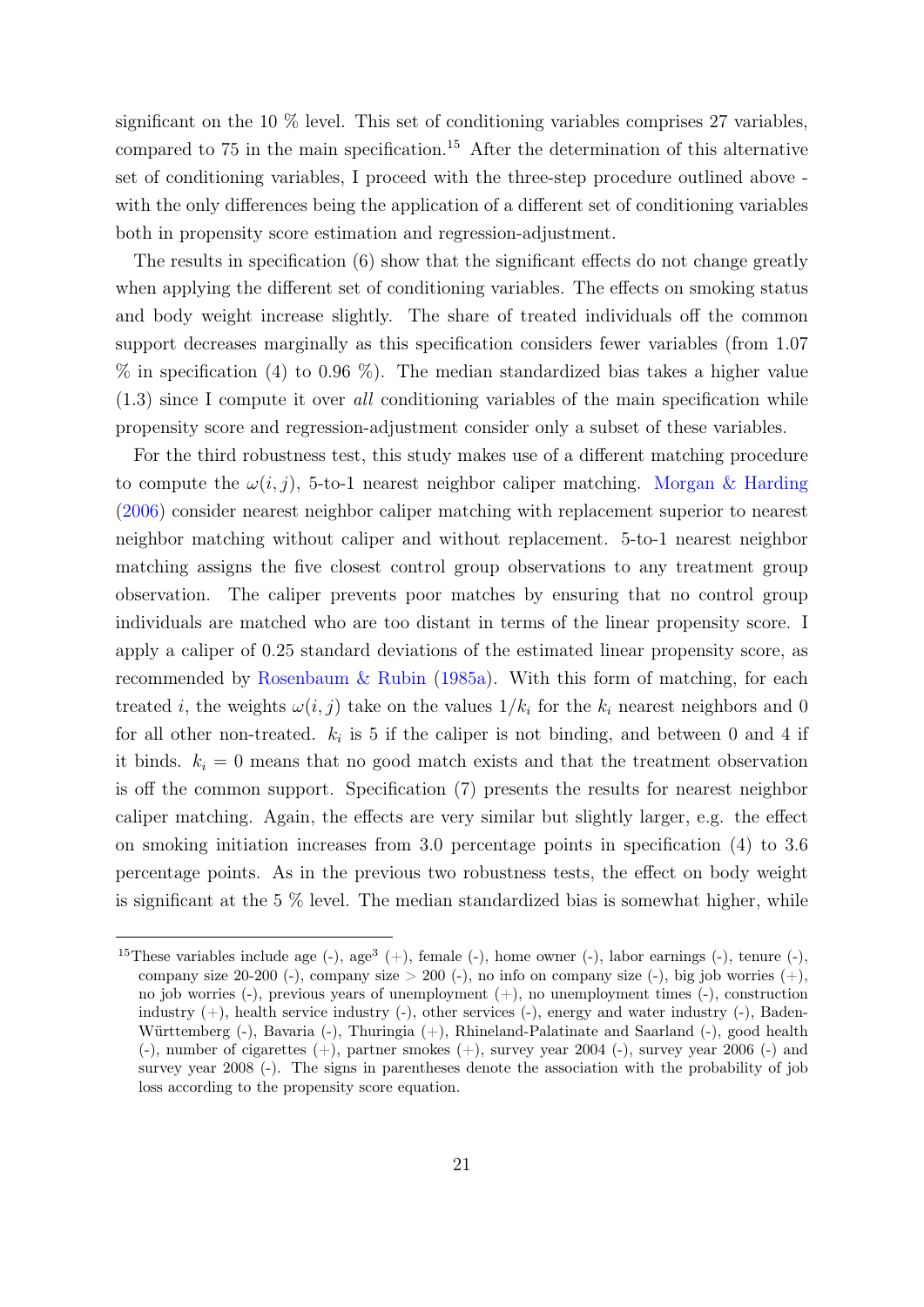the common support improves.

If individuals were dismissed because of a change in smoking behavior or body weight, reverse causality would distort the previous results. Furthermore, other life-events might exist that influence both health behaviors and the dismissal probability. For instance, a divorce might increase an individual's level of smoking and, at the same time, reduce the individual's work motivation resulting in dismissal. For these two reasons, in specification (8) I only consider individuals who lost their job due to plant closure for the treatment group. This reduces the number of treated to less than one third of the original sample (520 observations). While plant closure is largely exogenous to the individual, frequently it does not come without warning. Those experiencing a plant closure might be a very selective group as these individuals did not leave the plant earlier [\(Kletzer](#page-32-13) [1998\)](#page-32-13). Table [4](#page-20-0) shows that the two main effects, the effect on body weight and the effect on the current smoking status for nonsmokers, are of similar magnitude to the base specification. For smokers, the effects on smoking status and the number of cigarettes remain insignificant but become negative. Therefore, the effect on smoking participation turns insignificant in the pooled sample.

To identify causal effects, all matching procedures assume that the conditioning variables, S, include all variables simultaneously influencing the probability of job loss and changes in health behaviors. There is no direct test for this assumption. However, I perform placebo regressions to add additional credibility to this assumption. The placebo regression pretends that the treatment takes place two years earlier. For example, if the actual job loss occurs between 2004 and 2006, the placebo treatment takes place between 2002 and 2004. Accordingly, for the first step I compute the propensity score based on conditioning variables obtained in the last year with health data before the placebo job loss (2002, in the example). Then, I proceed with the same three-step-procedure as before. The rationale behind this computation is as follows. If a job loss explains changes in health behaviors in the two years before job loss, there are probably some unobserved confounding variables making treated and matched controls different, which violates the unconfoundedness assumption. Table [4](#page-20-0) shows that in specification (9) the placebo job loss does not influence changes in smoking behavior and body weight. All estimated effects are insignificant and close to zero. This specification adds plausibility to the assumption that there are no unobservables that influence both treatment and outcome in the preferred specification. The evolution of health behaviors of treated and matched controls is similar before the actual job loss.

An additional placebo regression is performed, where the outcome is the health be-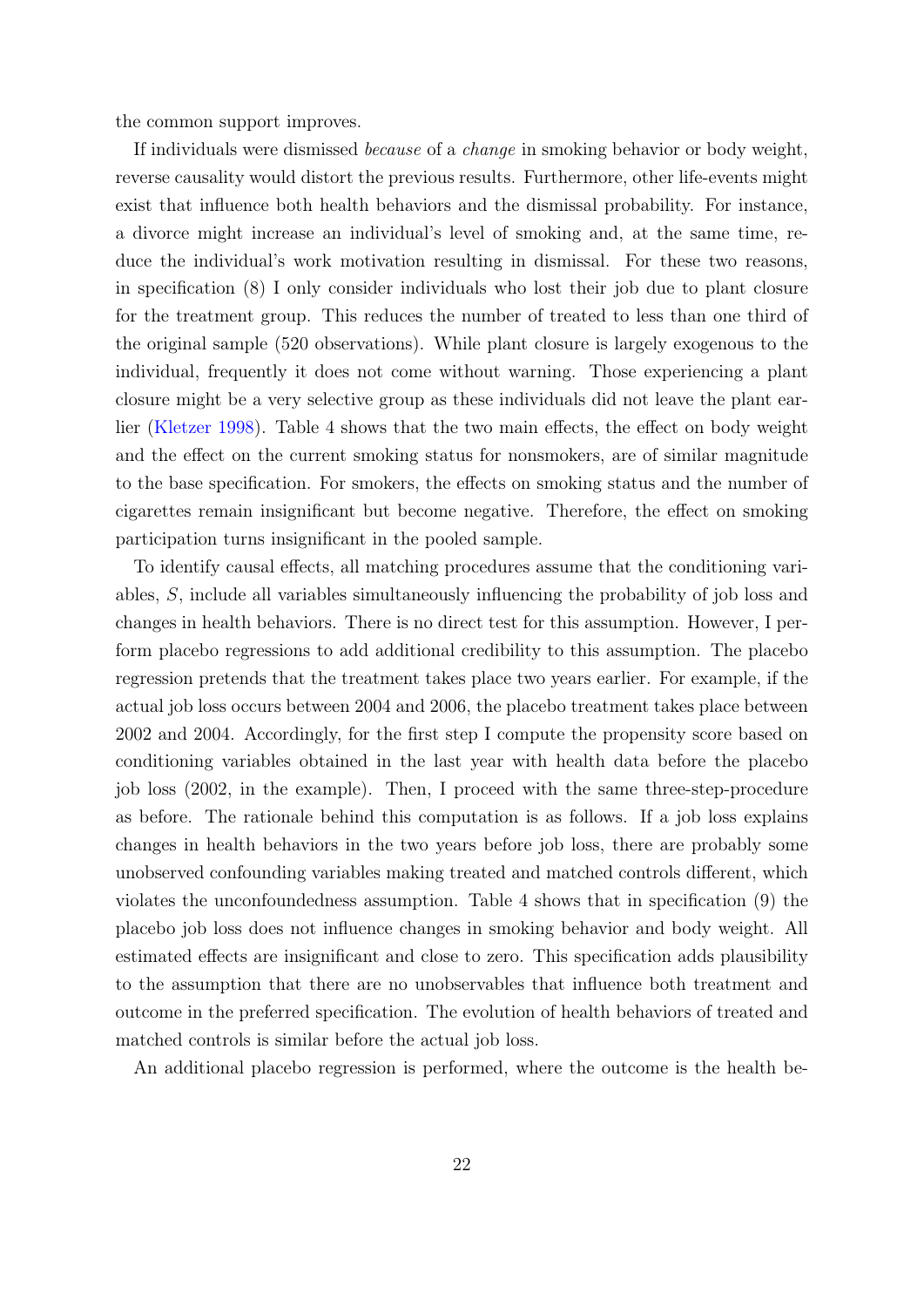havior (in levels) after the placebo job loss. This placebo regression resembles the crosssectional estimator of specification (1), which does not take into account any information about health behaviors before the (placebo) treatment in the propensity score equation, the definition of the outcome variable and for regression adjustment. Specification (10) indicates a violation of the unconfoundedness assumption when applying the crosssectional matching estimator. The placebo job loss affects the smoking behavior significantly, although it should not. This indicates that the matching difference-in-difference estimator clearly outperforms the cross-sectional estimator.

As outlined in section [3,](#page-5-0) the standard errors in tables [3](#page-17-0) and [4](#page-20-0) do not take into account that the propensity score is estimated. The displayed standard errors are robust standard errors derived from weighted regressions. These standard errors resemble bootstrapped standard errors (with 2,000 replications) and standard errors computed according to the formula suggested by [Lechner](#page-32-10) [\(1999\)](#page-32-10). They slightly exceed these standard errors implying more conservative inference. For instance, for the effect on smoking status' change in the pooled version of specification (2), the standard errors are 0.00755 in the bootstrap version and 0.00810 in the version according to [Lechner](#page-32-10) [\(1999\)](#page-32-10), while the robust standard errors I use are 0.00813.[16](#page-23-0) Applying different methods of standard error computation does not change the conclusions drawn.

Nevertheless, the ATT estimates might be downward-biased for several reasons. First, individuals who lost their job might underreport their true adverse health behaviors. This does not produce a bias in the DiD estimation if they underreport in the same way before job loss or if they change the degree of underreporting in the same way as the matched controls. However, if job loss makes them a stronger underreporter then the DiD estimation underestimates the true effect of job loss. It seems possible that the treated increase the degree of underreporting for not to fulfill prejudices against the unemployed. Second, those who experience a greater negative impact from their job loss (e.g. with respect to stress, finances or identity) might be more likely to drop out of the sample.<sup>[17](#page-23-1)</sup> These individuals might also be the most likely to cope with the job loss by increasing body weight and nicotine consumption. Third, often job losses do not come without warning. If the period before the actual job loss was already stressful and poor health

<span id="page-23-0"></span><sup>16</sup>Analogously, for changes in the number of cigarettes in the pooled sample these standard errors amount to 0.167 (bootstrap), 0.164 (Lechner) and 0.175 (this study), respectively. For body weight changes the respective standard errors take on the values 0.160 (bootstrap), 0.150 (Lechner) and 0.154 (this study).

<span id="page-23-1"></span><sup>&</sup>lt;sup>17</sup>For instance, [Dorsett](#page-31-13) [\(2010\)](#page-31-13) finds unemployment to be related to panel attrition when comparing survey and register data.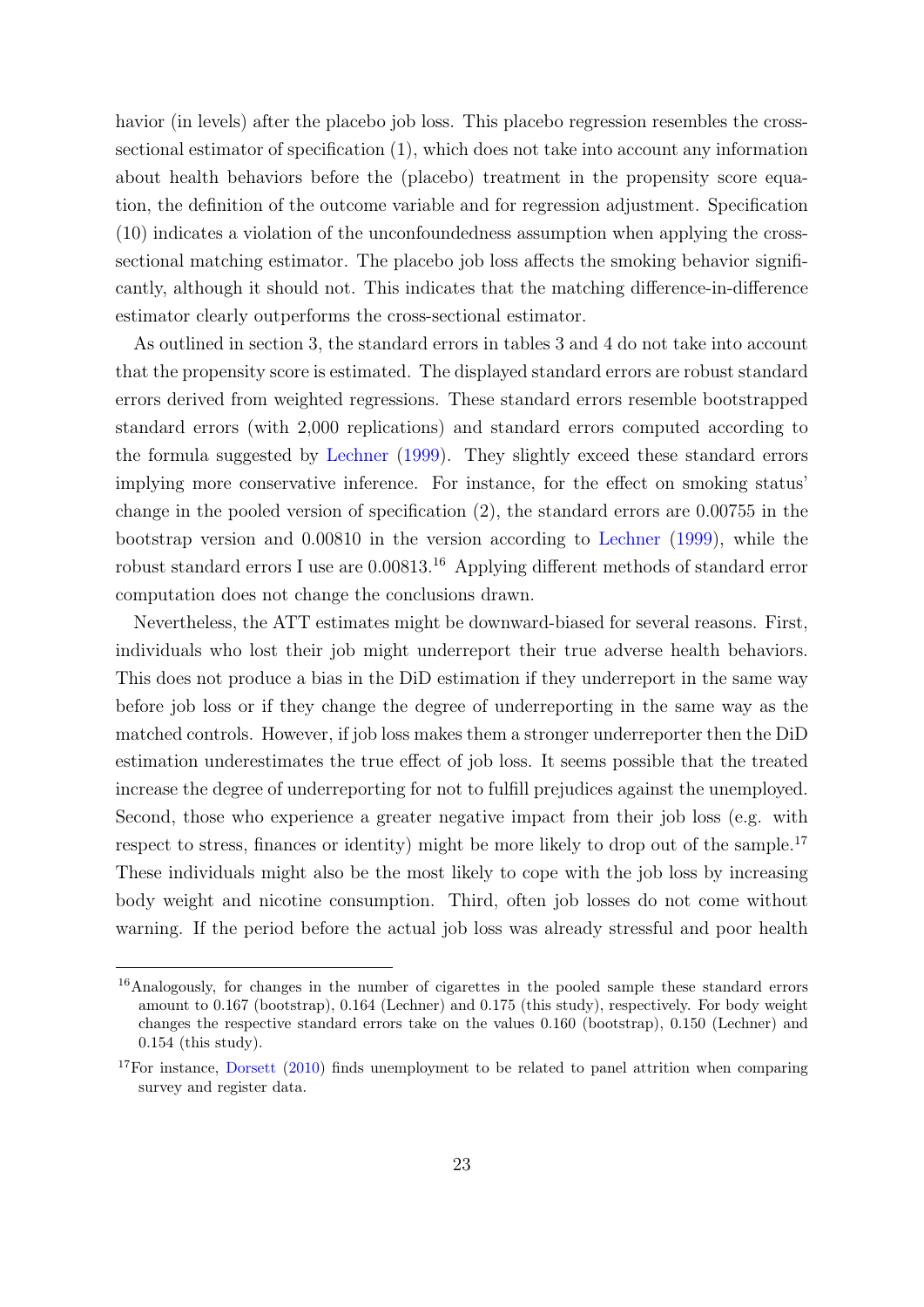choices were how individuals coped with this increased stress, the pre-treatment outcome might incorporate the higher level of adverse health behaviors. There is some empirical evidence that the fear of unemployment harms mental health [\(Reichert & Tauchmann](#page-32-14) [2011\)](#page-32-14). However, the placebo regression in specification (9) does not indicate an impact of job loss on changes in health behavior before the job loss.

In general, the robustness checks support the conclusions of the previous section. Baseline nonsmokers are around 3 percentage points more likely to smoke due to job loss. On average, job loss increases the body weight by around 0.3 kilogram. However, there is no evidence that smokers intensify smoking. Neither the average number of cigarettes increases significantly nor the probability of them remaining smokers. The effects are very similar when only considering individuals experiencing job loss due to plant closure. The placebo regressions indicate the superiority of the matching DiD estimator compared to the cross-sectional estimator and add credibility to the unconfoundedness assumption.

# <span id="page-24-0"></span>8 Heterogeneity Analysis

While the two previous sections focus on *average* treatment effects, this section analyzes subgroup-specific treatment effects. Average effects might hide that some subgroups show no reaction to job loss while others show particularly strong reactions. Therefore, the analysis of treatment effect heterogeneity is crucial for acquiring a better understanding of the consequences of job loss on smoking behavior and body weight.

To facilitate a comparison of only like and like, in addition to exact matching on survey year and smoking status, I perform exact matching on the particular grouping variable. I apply the same three-step-procedure as before, but compute the weights in step 2 separately for each combination of year, smoking status and the grouping variable. This resembles specification (4) in table [3](#page-17-0) with the exception that matching is exact on the grouping variable. Since I impose the same common support conditions as before, sample sizes might vary. Furthermore, these analyses drop observations with missing information on the grouping variable. I do not perform exact matching on all grouping variables simultaneously; the procedure outlined is repeated for each grouping variable. Grouping variables in table [5](#page-25-0) include gender, age, partnership status, socioeconomic status, overweight status, health and unemployment status.

Table [5](#page-25-0) shows the ATT for various subgroups and outcome variables.<sup>[18](#page-24-1)</sup> The first

<span id="page-24-1"></span><sup>&</sup>lt;sup>18</sup>For reasons of brevity this table does not display the effects on the number of cigarettes for baseline smokers and nonsmokers combined but only for baseline smokers.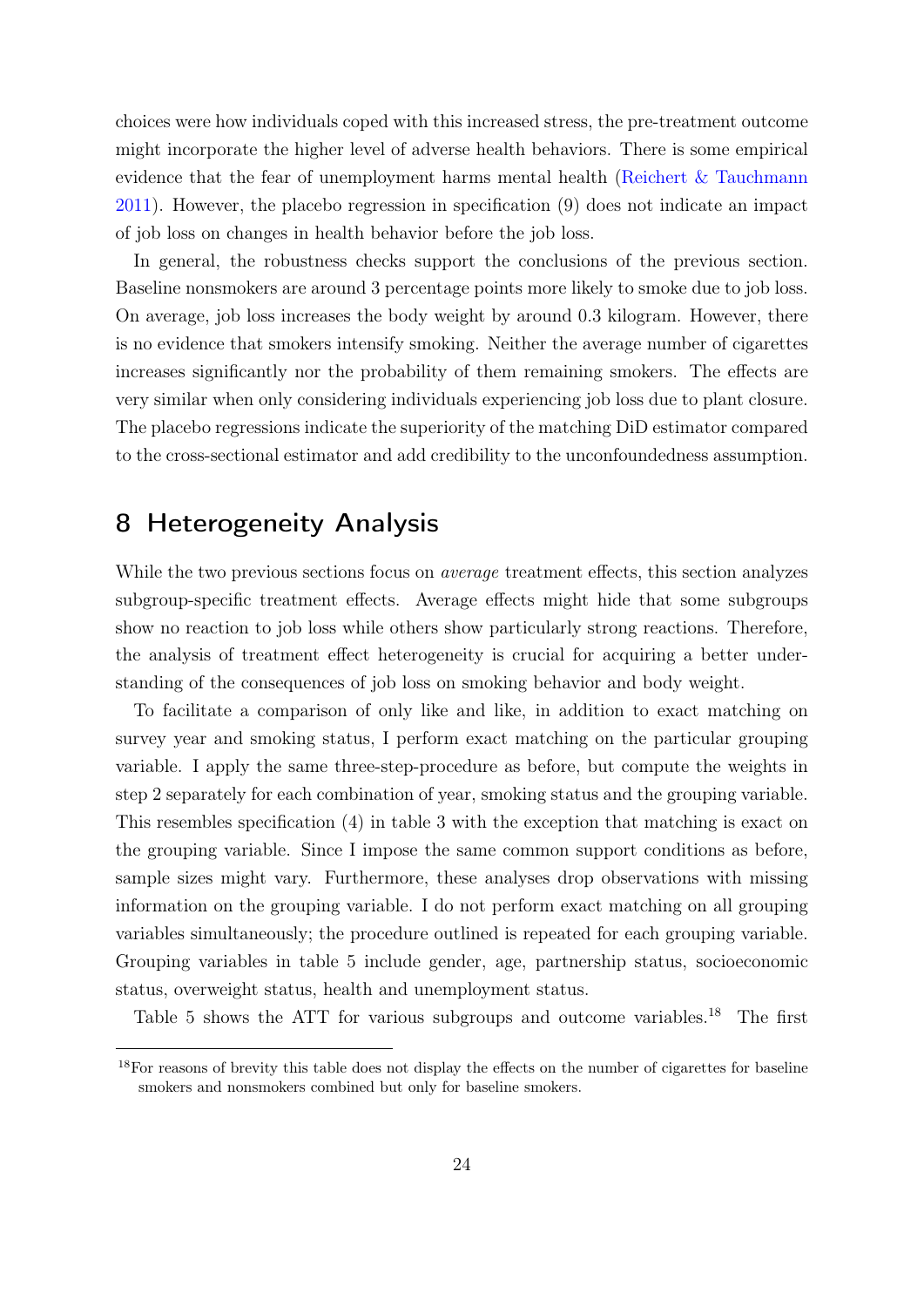<span id="page-25-0"></span>

|               |      | All individuals |             | <b>Nonsmokers</b> | <b>Smokers</b> |            |
|---------------|------|-----------------|-------------|-------------------|----------------|------------|
|               |      | Smoking         |             | Smoking           | Smoking        | No. of     |
|               | N    | Particip.       | Body weight | Initiation        | Contin.        | Cigarettes |
| Over 50       | 414  | $0.022*$        | $-0.041$    | 0.006             | $0.063**$      | 0.055      |
| Under 50      | 1319 | $0.027***$      | $0.353**$   | $0.041***$        | 0.011          | 0.051      |
| Difference    |      | 0.006           | 0.393       | $0.035**$         | $-0.052*$      | $-0.003$   |
| Male          | 1025 | $0.026**$       | 0.016       | $0.044***$        | 0.012          | $-0.531$   |
| Female        | 716  | 0.017           | $0.863***$  | $0.021**$         | $-0.003$       | 0.468      |
| Difference    |      | $-0.009$        | $0.847***$  | $-0.022$          | $-0.015$       | 1.000      |
| Single        | 448  | $0.047***$      | $-0.073$    | $0.089***$        | 0.008          | 0.772      |
| Partner       | 1283 | $0.021**$       | $0.373**$   | $0.021**$         | 0.020          | $-0.415$   |
| Difference    |      | $-0.027$        | 0.446       | $-0.067***$       | 0.012          | $-1.187$   |
| Lower educ.   | 652  | $0.039***$      | $0.477*$    | $0.059***$        | 0.021          | $-0.847$   |
| Higher educ.  | 1039 | 0.016           | 0.195       | $0.022**$         | $-0.000$       | 0.185      |
| Difference    |      | $-0.024$        | $-0.282$    | $-0.037*$         | $-0.022$       | 1.032      |
| Normal        | 803  | $0.034***$      | $0.054\,$   | $0.043***$        | 0.022          | $-0.072$   |
| Overweight    | 924  | $0.019*$        | $0.544**$   | $0.023**$         | 0.011          | 0.073      |
| Difference    |      | $-0.016$        | $0.490*$    | $-0.019$          | $-0.011$       | 0.144      |
| Worse health  | 803  | $0.050***$      | 0.137       | $0.049***$        | $0.051***$     | 0.531      |
| Better health | 927  | 0.006           | $0.444**$   | $0.020*$          | $-0.015$       | $-0.614$   |
| Difference    |      | $-0.044***$     | 0.307       | $-0.028$          | $-0.067**$     | $-1.145*$  |
| Job found     | 1060 | $0.025^{***}\,$ | 0.208       | $0.027**$         | 0.019          | $-0.293$   |
| Unemployed    | 689  | $0.024**$       | 0.390       | $0.038***$        | 0.012          | 0.443      |
| Difference    |      | 0.001           | $-0.182$    | $-0.011$          | 0.007          | $-0.736$   |

Table 5: Treatment Effects by Subgroups

Note: The table presents the effect of job loss on smoking and body weight for various subgroups defined by the row variables. Each cell stands for a separate ATT. Super columns indicate the smoking status before job loss, columns indicate the outcome. The first column displays the number of all treated observations in the region of common support for the various subgroups. Estimation resembles the procedure of specification (4) in table [3](#page-17-0) with the difference that matching is additionally exact on the grouping variable. \*  $p < 0.1$ ; \*\*  $p < 0.05$ ; \*\*\*  $p < 0.01$ .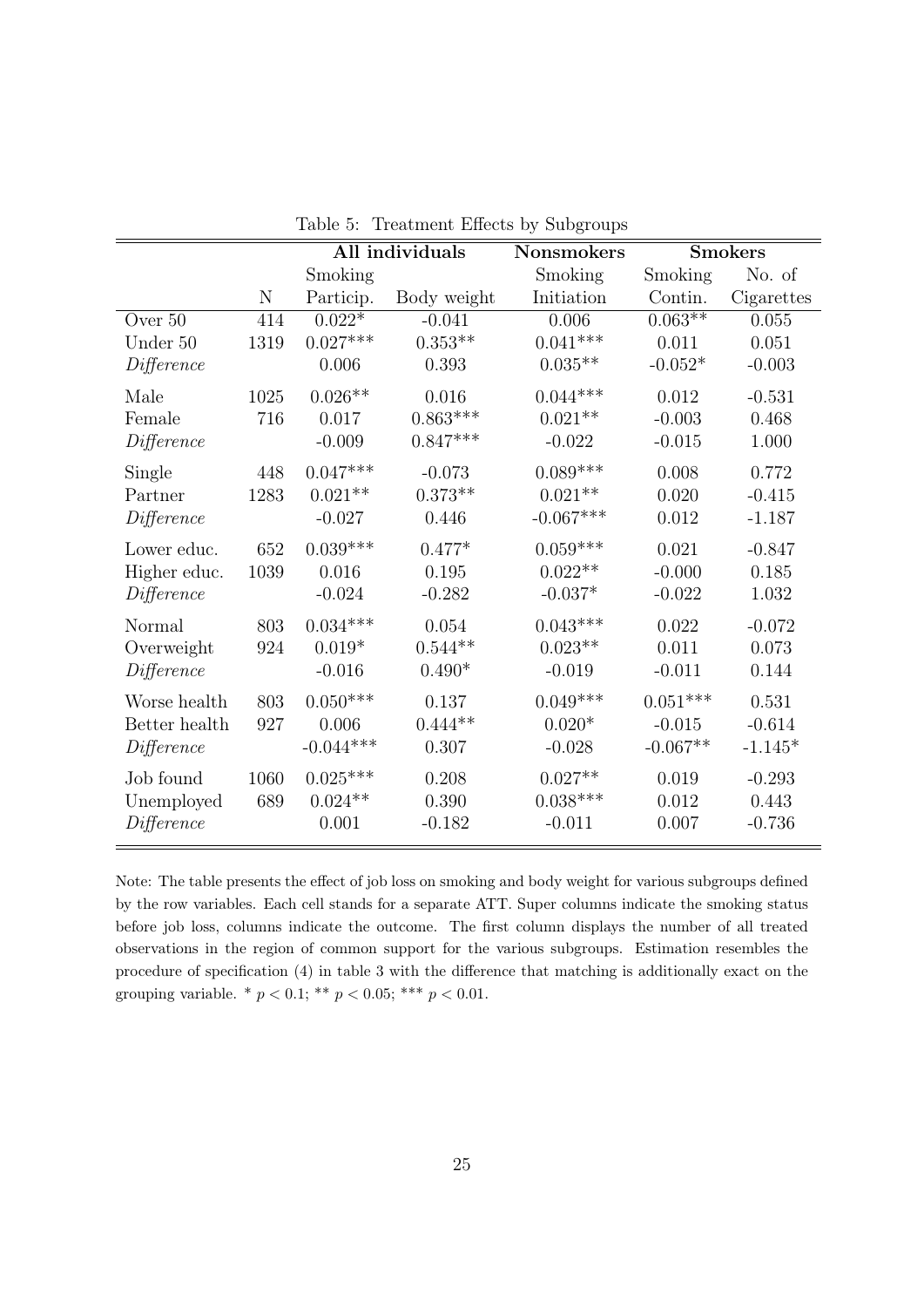column displays the number of treated observations (smokers and nonsmokers together) in the region of common support for the subgroup defined by the row name. Two similar studies [\(Falba et al.](#page-31-4) [2005;](#page-31-4) [Deb et al.](#page-31-5) [2011\)](#page-31-5) analyze only individuals over the age of 50. In order to make it easier to compare the results with these studies, I look at individuals who are aged 50 or older and contrast them with individuals younger than 50. The first panel of table [5](#page-25-0) shows that, due to job loss, young nonsmokers are significantly more likely to start smoking than their older counterparts. If this pattern is similar in the U.S., the probability of smoking initiation might be even higher in the general U.S. population than the results of [Falba et al.](#page-31-4) [\(2005\)](#page-31-4) indicate. Older baseline smokers are, however, significantly more likely to continue smoking due to job loss (6.3 vs. 1.1 percentage points).

It is often argued that work is more crucial for the identity of men and, hence, their reaction can be expected to be stronger. [Roelfs et al.](#page-32-2) [\(2011\)](#page-32-2) cite some studies that find stronger effects of job loss and unemployment on various outcomes for men. The second panel of table [5](#page-25-0) shows that the effect of job loss on smoking initiation is stronger for men (4.4 vs. 2.1 percentage points). Although the difference is not statistically significant from zero. The only significant gender difference is with respect to the weight gain, which is considerably larger for *women*  $(0.86 \text{ vs } 0.02 \text{ kg})$ . Overall, there appears to be no clear evidence for stronger effects of job loss on health behaviors of men.

The next panel compares individuals with and without cohabiting spouse. Spouses can give financial and emotional support, thus mitigating stress and financial hardship associated with job loss. Furthermore, spouses can work as control authority preventing individuals from increasing smoking and body weight after job loss. The data support these theoretical expectations for smoking behavior. Among baseline nonsmokers, single individuals are the group showing the highest increase in the probability of starting smoking (8.9 percentage points). As a result of the loss of employment they are significantly more likely to start smoking than individuals with a spouse in the household.

Individuals with less education might react particularly strongly to job loss as they might have less savings to compensate foregone earnings. They might also be less aware of the dangers of adverse health behaviors and have smaller social networks to provide emotional support [\(Cutler & Lleras-Muney](#page-30-13) [2010\)](#page-30-13). The results in the fourth panel sup-port these considerations. Less educated individuals<sup>[19](#page-26-0)</sup> are more prone to initiate smoking due to job loss. This difference is substantial (3.7 percentage points) and significant. A

<span id="page-26-0"></span><sup>19</sup>Less educated means being in the lowest category of the CASMIN classification (inadequately completed, general elementary school or basic vocational qualification).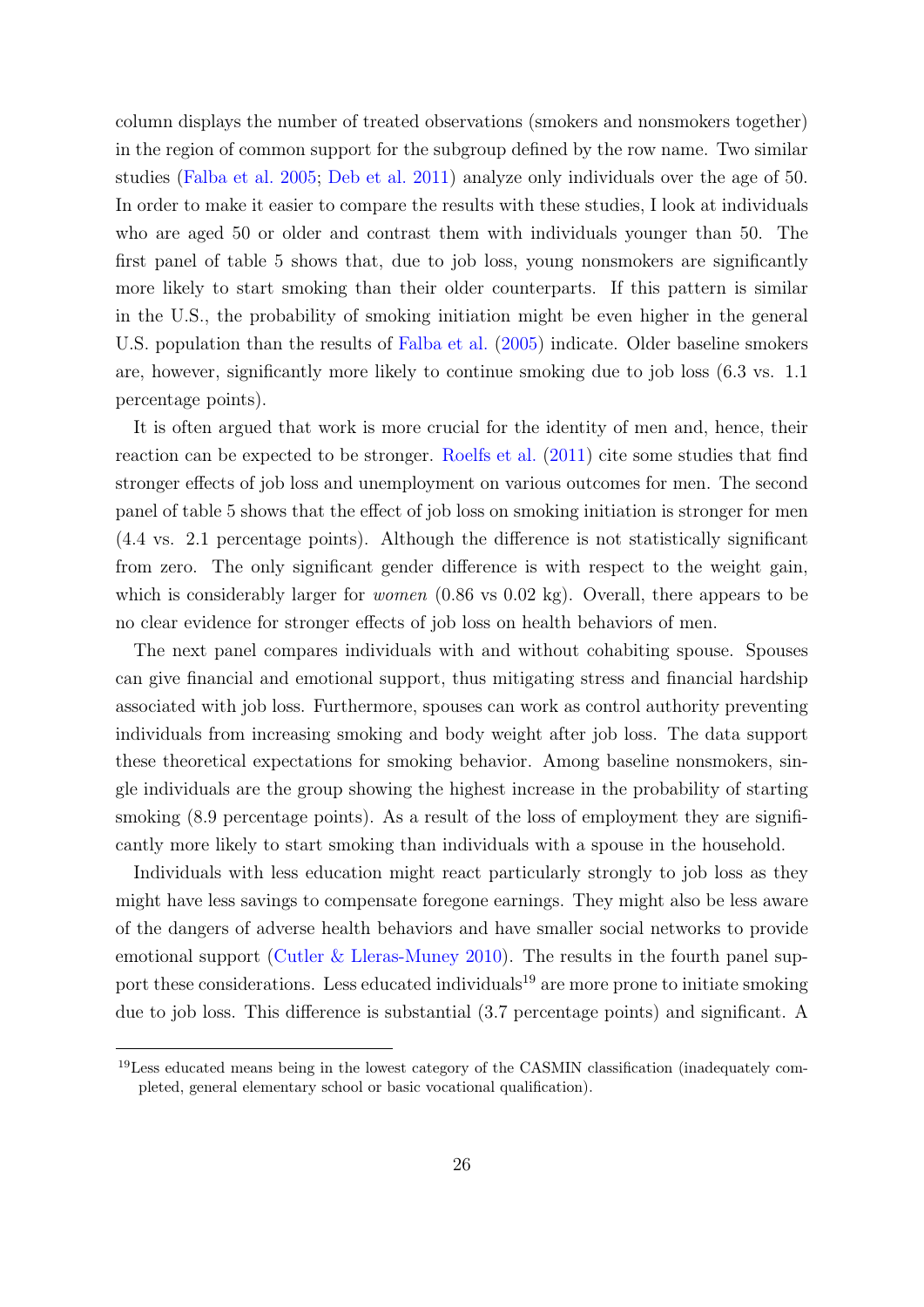similar picture emerges when the results are grouped according to other indicators of socioeconomic status, e.g. above vs. below median labor income, blue collar vs. white collar (results not shown). Socioeconomic gradients in the coping with job loss are found by other researchers as well (see [Roelfs et al.](#page-32-2) [\(2011\)](#page-32-2) for a discussion). For changes in body weight, though, no substantial differences are found between socioeconomic groups.

[Deb et al.](#page-31-5) [\(2011\)](#page-31-5) observe job loss-related increases in adverse health behaviors for individuals who have poor health behaviors prior to job loss. I can confirm this finding for body weight but not for smoking. Heavy smokers (smoking at least 20 cigarettes a day) and light smokers do not differ significantly in their reactions (results not shown). Yet, overweight individuals  $(BMI > 25)$  are more prone to increase their body weight as a consequence of job loss (see fifth panel of table [5\)](#page-25-0). This might result in a vicious circle, since there is some evidence of recruitment discrimination due to body weight among specific subpopulations (Caliendo  $&$  Lee [2011\)](#page-30-14). However, also for overweight individuals the increase in body weight resulting from job loss amounts to clearly less than one kilogram. The next panel shows that individuals in the lowest self-rated health categories (satisfactory, poor or bad) are significantly more likely to start smoking and to continue smoking. This might further increase existing health differences, since smoking increases morbidity and mortality. There are no significant differences in the effects on body weight.

The last panel differentiates between whether the individual had found a job at the time of the following interview or was still unemployed. For this last grouping variable there is no need to recalculate the weights as the grouping rather reflects differences in the treatment. Although those in unemployment are slightly more likely to have started smoking (3.8 vs. 2.7 percentage points), there are no statistically significant differences between the two groups. This underlines that the job loss event is inherently stressful.

I analyzed differences in the effects of job loss for further subgroups.[20](#page-27-0) Although the unemployment level is higher in East Germany, job loss-related changes in health behaviors are similar in East and West Germany (results not shown). There is also no indication of a time trend in the effects of job loss: Individuals who lost their job in the first half of the observation period (i.e. before the 2006 survey) do not differ from individuals experiencing job loss in the second half. However, among baseline nonsmokers individuals with a smoking history (i.e. individuals who had ever smoked at least 100 cigarettes in their life) have a substantially and significantly higher chance of (re-)starting smoking; although also individuals who never smoked exhibit a positive

<span id="page-27-0"></span><sup>&</sup>lt;sup>20</sup>These results are not displayed in table [5](#page-25-0) for the sake of clarity but available on request.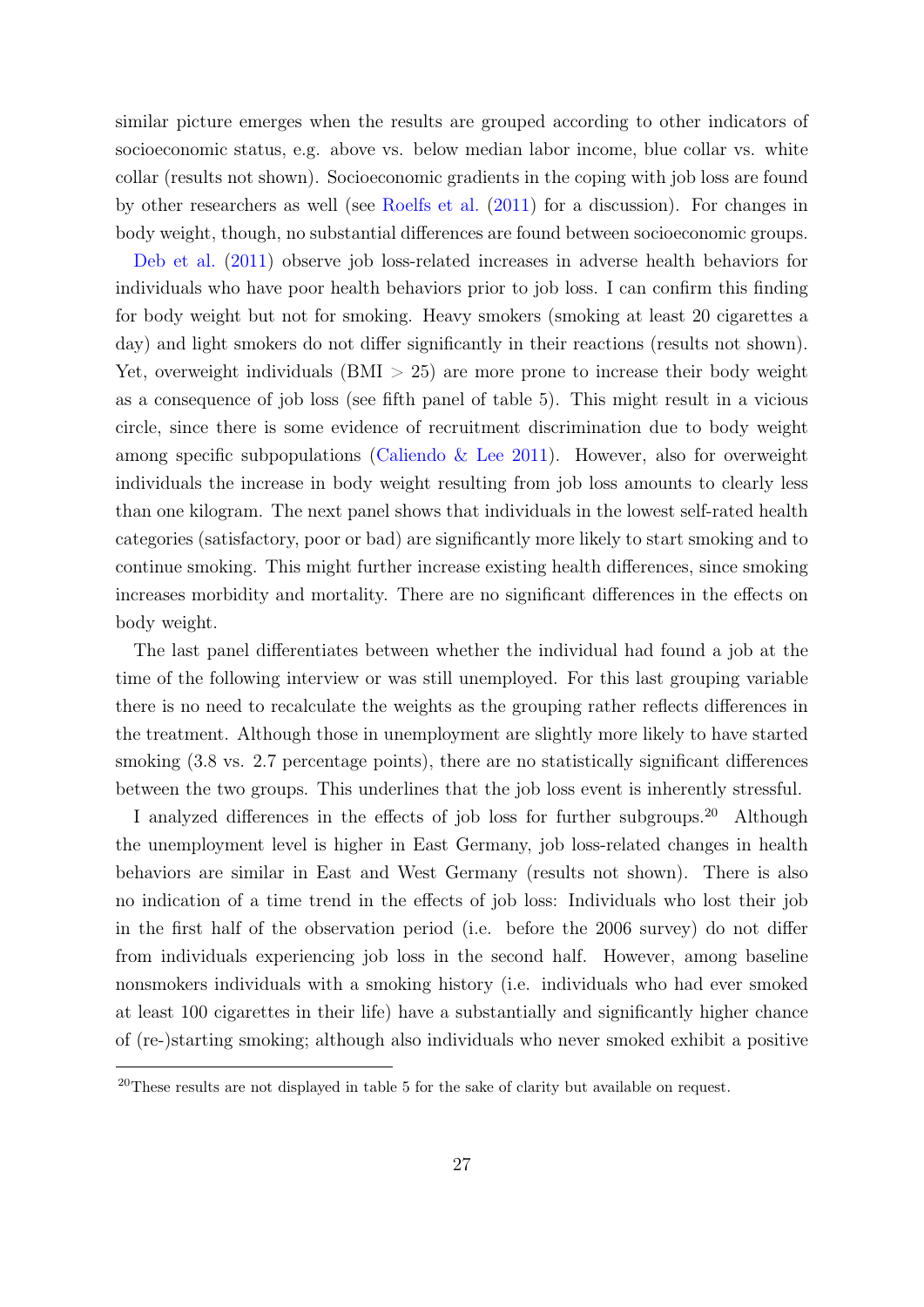(but insignificant) probability of starting smoking due to the loss of employment.

Looking at the effects for all groups of table [5](#page-25-0) together, it emerges that for each subgroup job loss increases the probability of starting smoking. This effect is significant for all groups, except for individuals over the age of 50. The increase in smoking initiation emerges as the most robust finding affecting almost all groups in society. While there is no evidence of an overall effect of job loss on the probability of continuing smoking, for some subgroups (over age 50, worse health) the probability of continuing smoking increases significantly. However, job loss does not cause a significant increase in smoking intensity among baseline smokers for a single subgroup. For most groups I estimate a job loss-related increase in body weight, which is, however, only significant for some subgroups.

## <span id="page-28-0"></span>9 Conclusion

This paper investigates the causal effect of job loss on smoking behavior and body weight. Using data from the German SOEP, this paper finds that job loss increases the probability of smoking initiation by 56 percent (3 percentage points). However, there is little evidence that baseline smokers intensify smoking or are less likely to stop smoking due to job loss. Job loss increases the body weight slightly (by about 0.3 kg), but significantly. These findings emerge whether only those individuals who lost their jobs due to plant closure are considered, or all individuals experiencing job loss due either to plant closure or dismissal. The estimated causal effects of job loss can partly explain the positive association between unemployment and adverse health behaviors.

Compared to other effects on smoking and body weight (see e.g. [Ruhm](#page-32-1) [2005;](#page-32-1) [DeCicca](#page-31-12) [& McLeod](#page-31-12) [2008\)](#page-31-12), the increase in smoking seems considerable, while the increase in body weight is rather small. In general, the effects on smoking and body weight fall below comparable findings for the U.S. [\(Falba et al.](#page-31-4) [2005;](#page-31-4) [Deb et al.](#page-31-5) [2011\)](#page-31-5), which might be attributable to the more generous unemployment assistance in Germany.

Analyses of the treatment effect heterogeneity indicate that almost all subgroups exert a significant increase in the probability of starting smoking due to job loss. This paper finds particularly high rates of smoking initiation among ex-smokers, young persons and individuals who are disadvantaged with respect to socioeconomic status, partnership status or health prior to job loss. While there is no overall effect of job loss on the probability of remaining a smoker, for some subgroups (over the age of 50, worse health) the probability of stopping smoking decreases significantly. However, job loss does not cause a significant increase in smoking intensity among baseline smokers for a single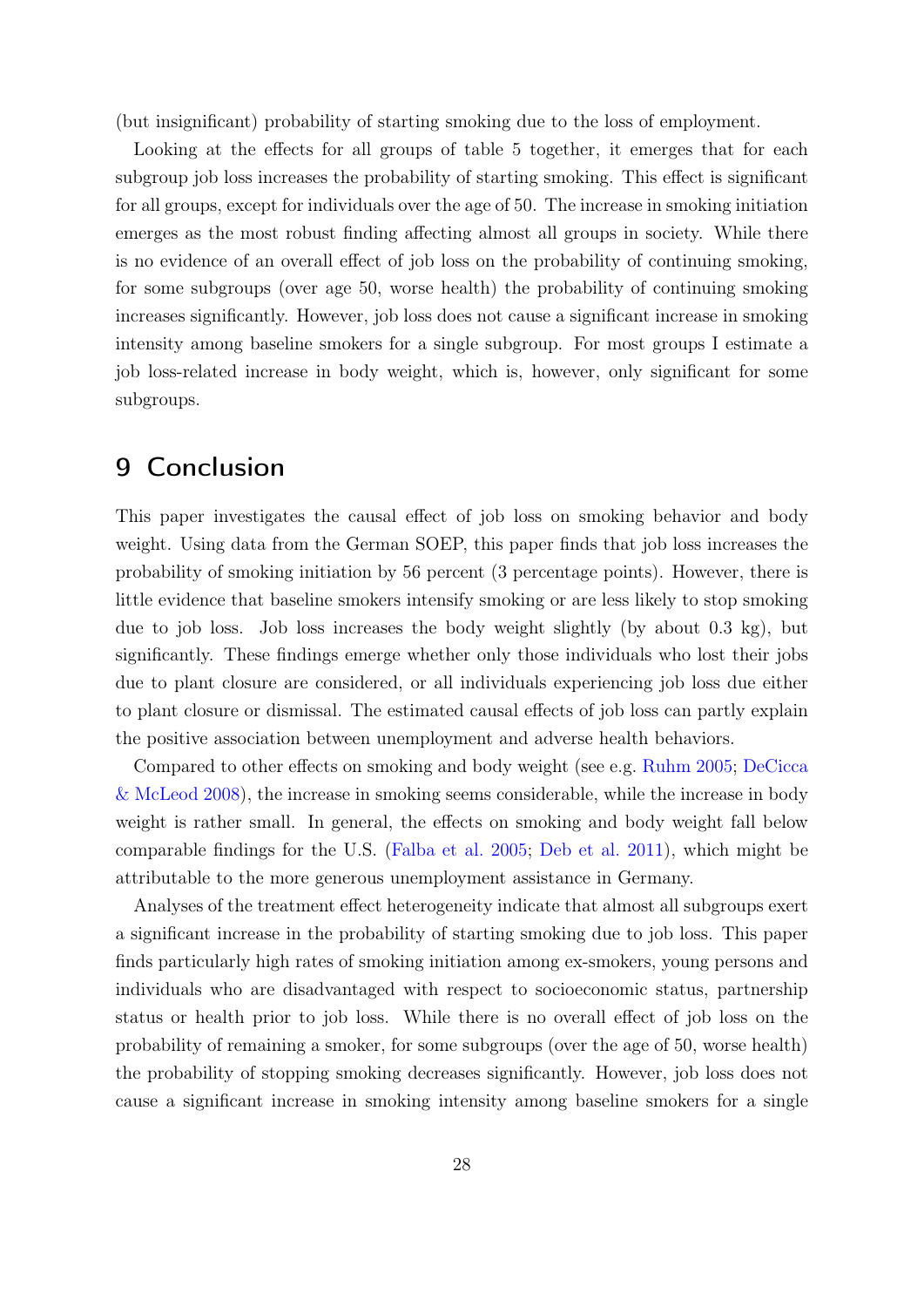subgroup. With respect to body weight this paper finds larger effects for women and overweight individuals. The latter finding is in line with findings for the U.S. [\(Deb et al.](#page-31-5) [2011\)](#page-31-5). Yet, also for overweight individuals the increase in body weight resulting from job loss amounts to less than one kilogram.

This study applies a regression-adjusted semiparametric difference-in-difference matching strategy [\(Heckman et al.](#page-31-9) [1997\)](#page-31-9). This estimation strategy is robust against selection on observables and against selection on unobservables with time invariant effects. It is "double-robust" in the sense that it estimates treatment effects consistently if either the propensity score equation or the outcome equation is correctly specified. In order to interpret the estimated effects as causal effects, the estimation strategy assumes that no unobserved variables exist that simultaneously influence the probability of job loss and changes in the health behaviors. This paper provides an indirect test that the identifying assumption is not violated in the difference-in-difference estimator, but in the cross-sectional estimator that does not take into account health behaviors before the treatment. In general, the findings are robust over various matching specifications and different choices of the conditioning variables.

This study facilitates a better understanding of the implications of job loss, which is not only of particular importance in times of financial and economic crises. While previous studies find detrimental health effects of job loss [\(Eliason & Storrie](#page-31-2) [2009;](#page-31-2) [Sul](#page-33-1)[livan & Wachter](#page-33-1) [2009\)](#page-33-1), this study emphasizes worsening health behaviors as potential mechanism for these findings. Other economic studies find that health behaviors improve at aggregated levels when unemployment is high [\(Ruhm & Black](#page-33-2) [2002;](#page-33-2) [Ruhm](#page-32-1) [2005\)](#page-32-1). However, the present results show that simply transferring these findings to the individual level leads to an ecological fallacy. The improvement of health behaviors during economic downturns is not driven by newly unemployed (but possibly by employed individuals with reduced working hours). This micro-macro difference resembles other findings on the link between job loss and health: while mortality [\(Ruhm](#page-32-5) [2000\)](#page-32-5) and infant health [\(Dehejia & Lleras-Muney](#page-31-7) [2004\)](#page-31-7) improve at aggregated levels when the unemployment rate is high, at the individual level job loss increases mortality [\(Eliason](#page-31-2) [& Storrie](#page-31-2) [2009;](#page-31-2) [Sullivan & Wachter](#page-33-1) [2009\)](#page-33-1) and decreases infant health [\(Lindo](#page-32-0) [2011\)](#page-32-0). The findings of this paper also emerge to be important from a public health perspective by highlighting that job loss is a crucial life event with a rather strong impact on smoking, one major cause of preventable deaths. Policies aimed at preventing smoking initiation might be more effective if they consider the vulnerability of specific groups, such as individuals who lost their employment.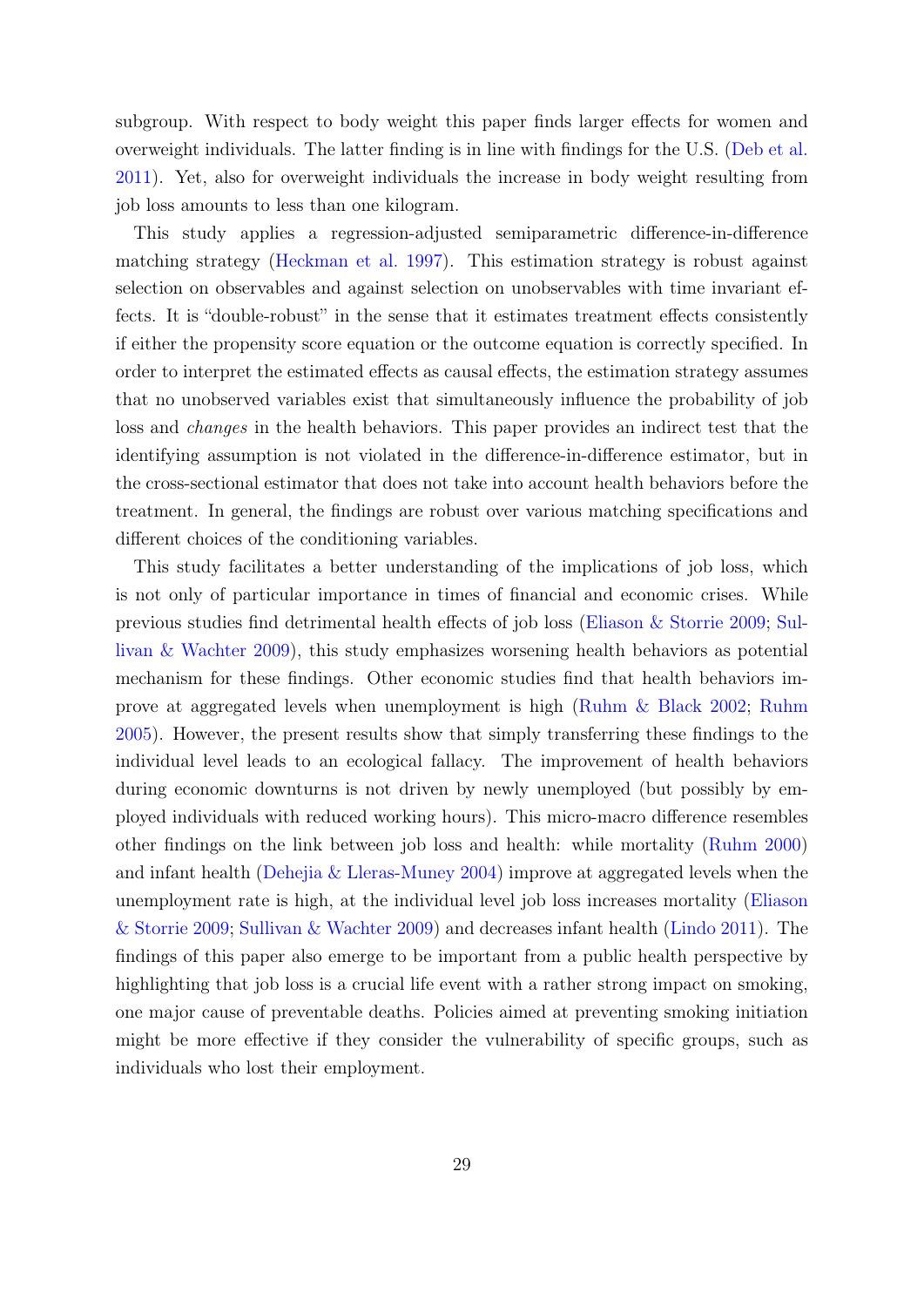# **References**

- <span id="page-30-9"></span>Abadie, A. & Imbens, G. W. (2006). Large sample properties of matching estimators for average treatment effects. Econometrica, 74(1), 235–267.
- <span id="page-30-10"></span>Abadie, A. & Imbens, G. W. (2008). On the failure of the bootstrap for matching estimators. Econometrica, 76(6), 1537–1557.
- <span id="page-30-3"></span>Adam, T. C. & Epel, E. S. (2007). Stress, eating and the reward system. Physiology  $\mathcal{B}$ Behavior, 91(4), 449–458.
- <span id="page-30-4"></span>Akerlof, G. & Kranton, R. (2000). Economics and identity. Quarterly Journal of Economics, 115(3), 715–753.
- <span id="page-30-11"></span>Andersen, H., Mühlbacher, A., Nübling, M., Schupp, J., & Wagner, G. (2007). Computation of standard values for physical and mental health scale scores using the SOEP version of SF-12v2. Schmollers Jahrbuch, 127(1), 171–182.
- <span id="page-30-8"></span>Bang, H. & Robins, J. (2005). Doubly robust estimation in missing data and causal inference models. Biometrics, 61(4), 962–972.
- <span id="page-30-12"></span>Blundell, R., Dearden, L., & Sianesi, B. (2005). Evaluating the effect of education on earnings: Models, methods and results from the National Child Development Survey. Journal of the Royal Statistical Society: Series A, 168(3), 473–512.
- <span id="page-30-2"></span>Böckerman, P. & Ilmakunnas, P. (2009). Unemployment and self-assessed health: Evidence from panel data. Health Economics, 18(2), 161–179.
- <span id="page-30-1"></span>Browning, M., Dano, A. M., & Heinesen, E. (2006). Job displacement and stress-related health outcomes. *Health Economics*, 15(10), 1061–1075.
- <span id="page-30-7"></span>Caliendo, M. & Kopeinig, S. (2008). Some practical guidance for the implementation of propensity score matching. Journal of Economic Surveys, 22(1), 31–72.
- <span id="page-30-14"></span>Caliendo, M. & Lee, W.-S. (2011). Fat chance! Obesity and the transition from unemployment to employment. IZA Discussion Paper, 5795.
- <span id="page-30-5"></span>Caliendo, M., Tatsiramos, K., & Uhlendorff, A. (2009). Benefit duration, unemployment duration and job match quality: A regression-discontinuity approach. IZA Discussion Paper, 4670.
- <span id="page-30-6"></span>Cawley, J. & Ruhm, C. J. (2011). The economics of risky health behaviors. IZA Discussion Paper, 5728.
- <span id="page-30-0"></span>Charles, K. K. & Stephens, M. (2004). Job displacement, disability, and divorce. Journal of Labor Economics, 22(2), 489–522.
- <span id="page-30-13"></span>Cutler, D. M. & Lleras-Muney, A. (2010). Understanding differences in health behaviors by education. Journal of Health Economics, 29(1), 1–28.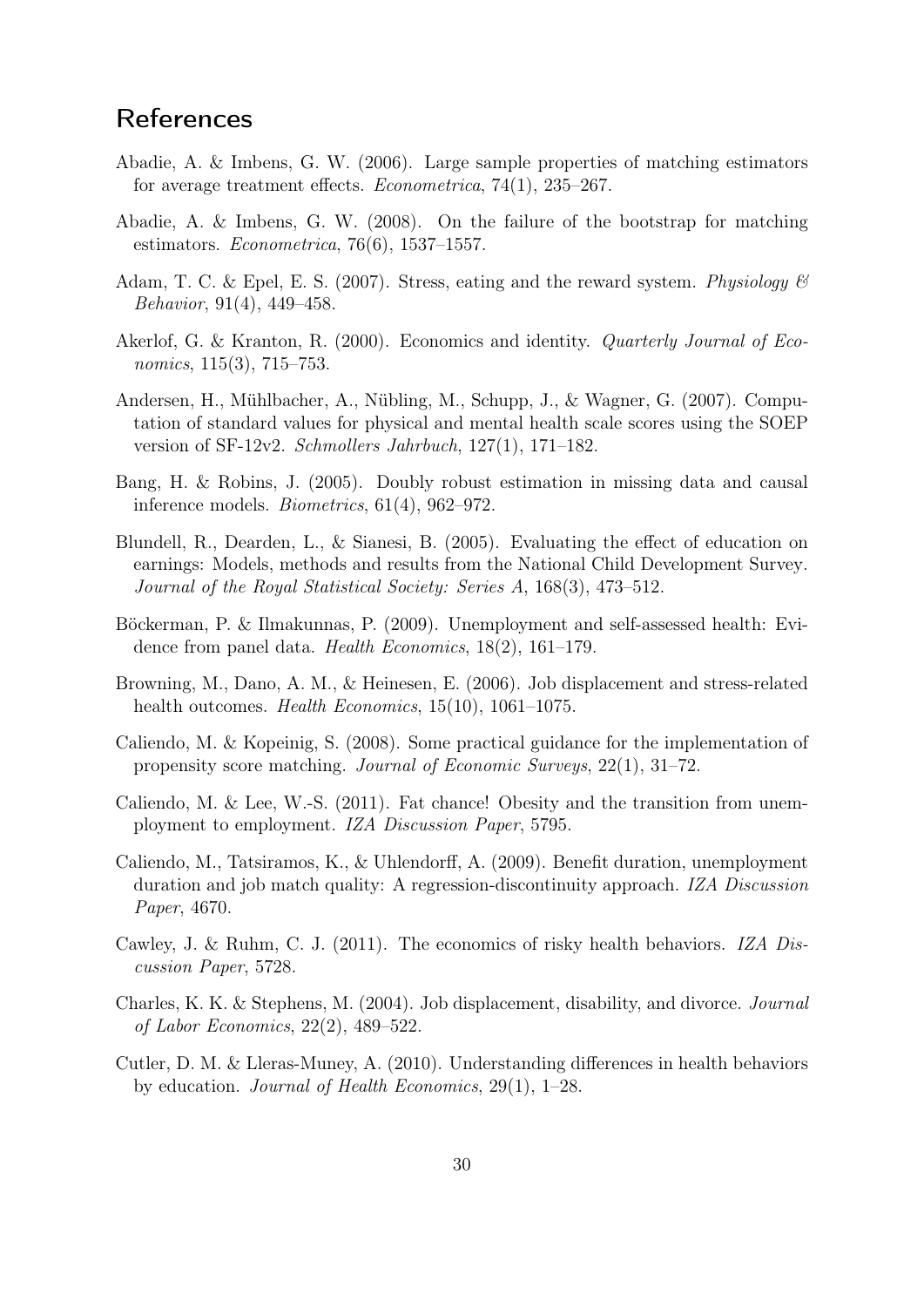- <span id="page-31-5"></span>Deb, P., Gallo, W. T., Ayyagari, P., Fletcher, J. M., & Sindelar, J. L. (2011). The effect of job loss on overweight and drinking. Journal of Health Economics, 30(2), 317–327.
- <span id="page-31-10"></span>DeCicca, P., Kenkel, D., & Mathios, A. (2008). Cigarette taxes and the transition from youth to adult smoking: Smoking initiation, cessation, and participation. Journal of Health Economics, 27(4), 904–917.
- <span id="page-31-12"></span>DeCicca, P. & McLeod, L. (2008). Cigarette taxes and older adult smoking: Evidence from recent large tax increases. Journal of Health Economics, 27(4), 918–929.
- <span id="page-31-7"></span>Dehejia, R. & Lleras-Muney, A. (2004). Booms, busts, and babies' health. Quarterly Journal of Economics, 119(3), 1091–1130.
- <span id="page-31-6"></span>Del Bono, E., Weber, A., & Winter-Ebmer, R. (2012). Clash of career and family: Fertility decisions after job displacement. Journal of the European Economic Association, (forthcoming).
- <span id="page-31-13"></span>Dorsett, R. (2010). Adjusting for nonignorable sample attrition using survey substitutes identified by propensity score matching: An empirical investigation using labour market data. Journal of Official Statistics, 26(1), 105–125.
- <span id="page-31-2"></span>Eliason, M. & Storrie, D. (2009). Does job loss shorten life? Journal of Human Resources, 44(2), 277–302.
- <span id="page-31-4"></span>Falba, T., Teng, H., Sindelar, J. L., & Gallo, W. T. (2005). The effect of involuntary job loss on smoking intensity and relapse. Addiction, 100(9), 1330–1339.
- <span id="page-31-9"></span>Heckman, J., Ichimura, H., & Todd, P. E. (1997). Matching as an econometric evaluation estimator: Evidence from evaluating a job training programme. The Review of Economic Studies, 64(4), 605–654.
- <span id="page-31-3"></span>Henkel, D. (2011). Unemployment and substance use: A review of the literature (1990- 2010). Current Drug Abuse Reviews, 4(1), 4–27.
- <span id="page-31-11"></span>Ho, D. E., Imai, K., King, G., & Stuart, E. A. (2006). Matching as nonparametric preprocessing for reducing model dependence in parametric causal inference. Political Analysis, 15(3), 199–236.
- <span id="page-31-0"></span>Jacobson, L. S., LaLonde, R. J., & Sullivan, D. G. (1993). Earnings losses of displaced workers. American Economic Review, 83, 685–709.
- <span id="page-31-8"></span>Kassel, J. D., Stroud, L. R., & Paronis, C. A. (2003). Smoking, stress, and negative affect: Correlation, causation, and context across stages of smoking. Psychological Bulletin, 129(2), 270–304.
- <span id="page-31-1"></span>Kassenboehmer, S. C. & Haisken-DeNew, J. P. (2009). You're fired! The causal negative effect of entry unemployment on life satisfaction. The Economic Journal, 119(536), 448–462.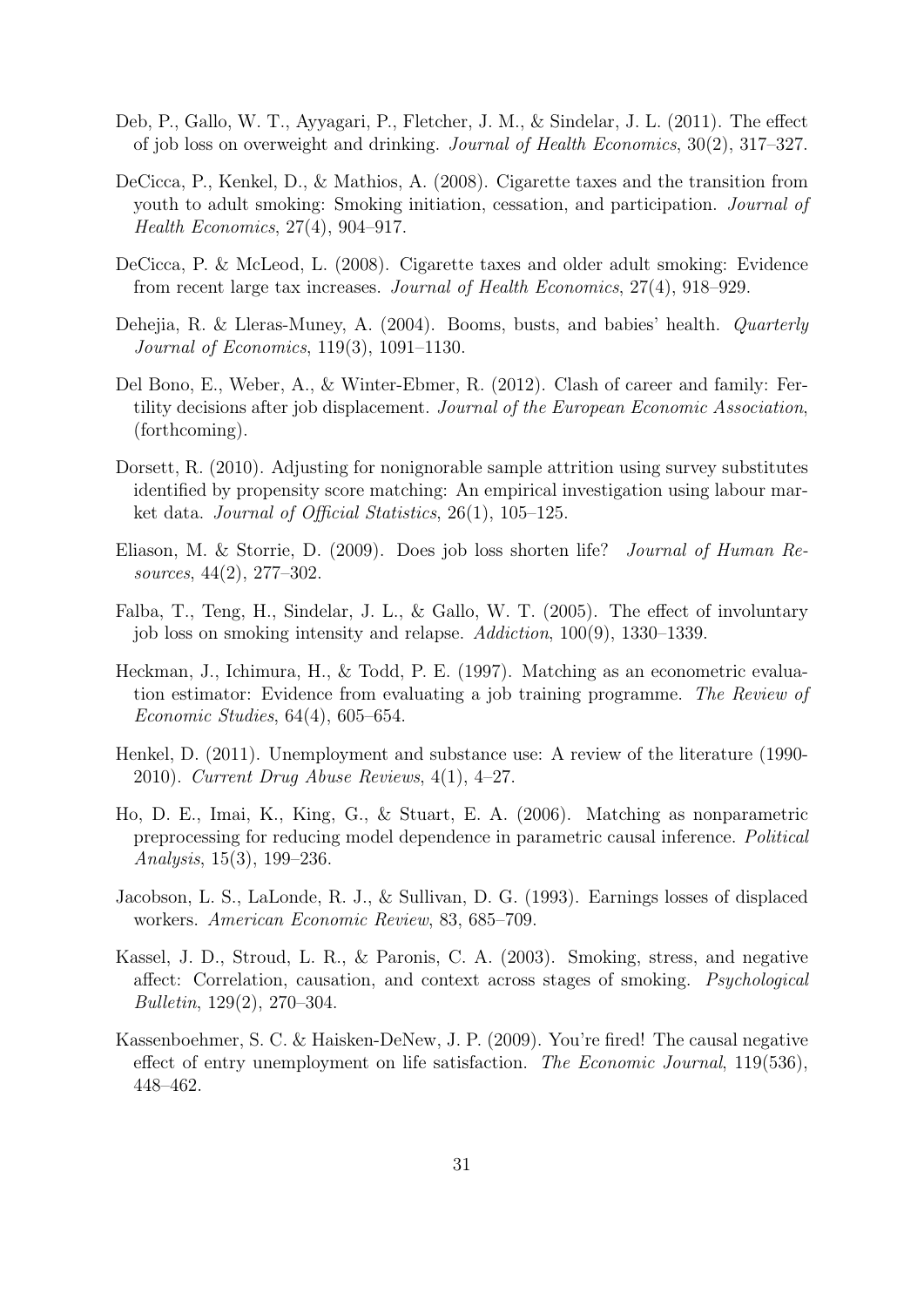- <span id="page-32-13"></span>Kletzer, L. G. (1998). Job displacement. *Journal of Economic Perspectives*, 12(1), 115–136.
- <span id="page-32-6"></span>Kuhn, A., Lalive, R., & Zweimüller, J. (2009). The public health costs of job loss. Journal of Health Economics, 28(6), 1099–1115.
- <span id="page-32-10"></span>Lechner, M. (1999). Identification and estimation of causal effects of multiple treatments under the conditional independence assumption. IZA Discussion Paper, 91.
- <span id="page-32-11"></span>Lechner, M. (2002). Program heterogeneity and propensity score matching: An application to the evaluation of active labor market policies. Review of Economics and Statistics, 84(2), 205–220.
- <span id="page-32-9"></span>Leuven, E. & Sianesi, B. (2003). psmatch2. STATA module to perform full Mahalanobis and propensity score matching, common support graphing, and covariate imbalance testing. http://ideas.repec.org/c/boc/bocode/s432001.html. This version 4.0.4.
- <span id="page-32-0"></span>Lindo, J. (2011). Parental job loss and infant health. *Journal of Health Economics*, 20(5), 869–879.
- <span id="page-32-4"></span>Montgomery, S., Cook, D., Bartley, M., & Wadsworth, M. (1998). Unemployment, cigarette smoking, alcohol consumption and body weight in young British men. The European Journal of Public Health, 8(1), 21–27.
- <span id="page-32-8"></span>Morgan, S. L. & Harding, D. J. (2006). Matching estimators of causal effects: Prospects and pitfalls in theory and practice. Sociological Methods  $\mathcal{C}$  Research, 35(1), 3–60.
- <span id="page-32-3"></span>Morris, J. K., Cook, D., & Shaper, A. G. (1992). Non-employment and changes in smoking, drinking, and body weight. British Medical Journal, 304, 536–41.
- <span id="page-32-14"></span>Reichert, A. & Tauchmann, H. (2011). The causal impact of fear of unemployment on psychological health. Ruhr Economic Papers, 266.
- <span id="page-32-2"></span>Roelfs, D. J., Shor, E., Davidson, K. W., & Schwartz, J. E. (2011). Losing life and livelihood: A systematic review and meta-analysis of unemployment and all-cause mortality. Social Science & Medicine, 72(6), 840–854.
- <span id="page-32-7"></span>Rosenbaum, P. R. & Rubin, D. B. (1985a). Constructing a control group using multivariate matched sampling methods that incorporate the propensity score. American Statistician, 39, 33–38.
- <span id="page-32-12"></span>Rosenbaum, P. R. & Rubin, D. B. (1985b). The bias due to incomplete matching. Biometrics, 41(1), 103–116.
- <span id="page-32-5"></span>Ruhm, C. J. (2000). Are recessions good for your health? Quarterly Journal of Economics, 115(2), 617–650.
- <span id="page-32-1"></span>Ruhm, C. J. (2005). Healthy living in hard times. Journal of Health Economics, 24(2), 341–363.